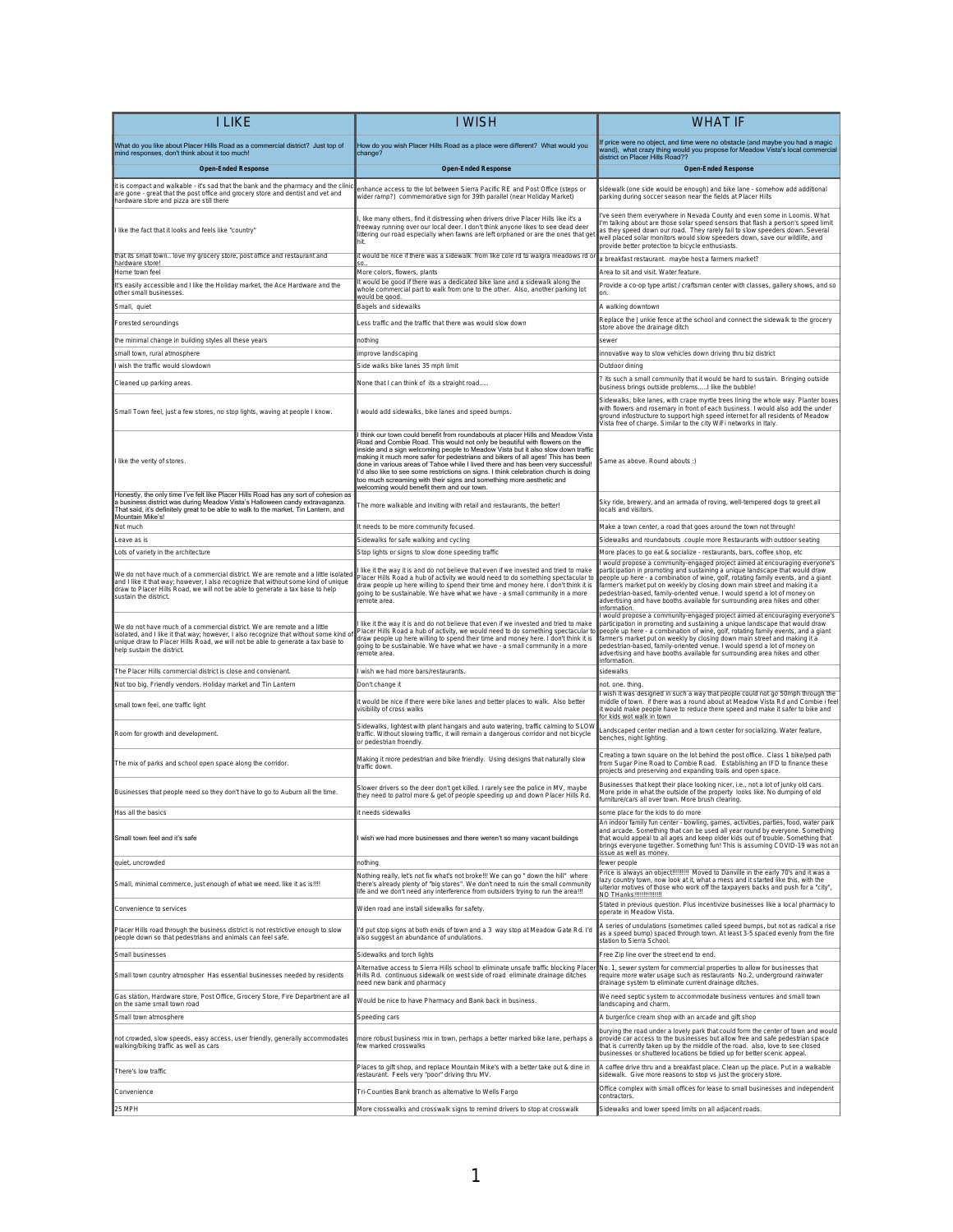| walking distance to hardware store, post office, market, etc                                                                                                                                                                                                                       | need sidewalks, speed control--this is also a huge issue on Combie Rd.<br>Maintain fire wise foliage, clearing of dry grasses, dead trees, etc                                                                                                                                                                                                                                                                                                                                                                                                                                                                                                                                                                                                                                                                                                   | Would be nice to have a coffee/tea, bakery shop                                                                                                                                                                                                                                                                                                                                                                                                                                                                                                                                                                                                                                                                                                                                                                                                                                     |
|------------------------------------------------------------------------------------------------------------------------------------------------------------------------------------------------------------------------------------------------------------------------------------|--------------------------------------------------------------------------------------------------------------------------------------------------------------------------------------------------------------------------------------------------------------------------------------------------------------------------------------------------------------------------------------------------------------------------------------------------------------------------------------------------------------------------------------------------------------------------------------------------------------------------------------------------------------------------------------------------------------------------------------------------------------------------------------------------------------------------------------------------|-------------------------------------------------------------------------------------------------------------------------------------------------------------------------------------------------------------------------------------------------------------------------------------------------------------------------------------------------------------------------------------------------------------------------------------------------------------------------------------------------------------------------------------------------------------------------------------------------------------------------------------------------------------------------------------------------------------------------------------------------------------------------------------------------------------------------------------------------------------------------------------|
| Scary. I like the rural nature of our community. My fear is by making it more<br>urban, we lose the small village feel.                                                                                                                                                            | Nothing.                                                                                                                                                                                                                                                                                                                                                                                                                                                                                                                                                                                                                                                                                                                                                                                                                                         | Nothing. Leave it alone                                                                                                                                                                                                                                                                                                                                                                                                                                                                                                                                                                                                                                                                                                                                                                                                                                                             |
| NO.                                                                                                                                                                                                                                                                                | Bike lanes for bikers and walkers too busy for them to be on main road                                                                                                                                                                                                                                                                                                                                                                                                                                                                                                                                                                                                                                                                                                                                                                           | Better sewer bike lanes all the way!                                                                                                                                                                                                                                                                                                                                                                                                                                                                                                                                                                                                                                                                                                                                                                                                                                                |
| Holiday Market and the Shell Gas Station/Convenience Store                                                                                                                                                                                                                         | Would like to have a Comprehensive Drug Store and a usable BIKE LANE from<br>Meadow Vista to the end of Placer Hills Road in Colfax !!!                                                                                                                                                                                                                                                                                                                                                                                                                                                                                                                                                                                                                                                                                                          | BIKE LANE ALL THE WAY TO COLFAX. We are just waiting for the next<br>bike/vehicle tragedy or death with the current conditions. We need a dedicated<br>Bike Lane!!!                                                                                                                                                                                                                                                                                                                                                                                                                                                                                                                                                                                                                                                                                                                 |
| prefer to keep the small town feel and not bring in corporate businesses                                                                                                                                                                                                           | wish there were more options restaurant options                                                                                                                                                                                                                                                                                                                                                                                                                                                                                                                                                                                                                                                                                                                                                                                                  | Redo the community pool. Drive in movie theatre. New coffee shop.                                                                                                                                                                                                                                                                                                                                                                                                                                                                                                                                                                                                                                                                                                                                                                                                                   |
| I like that there is a grocery store and post office                                                                                                                                                                                                                               | wish there was a walking (dirt is fine) path between the grocery store and post<br>office                                                                                                                                                                                                                                                                                                                                                                                                                                                                                                                                                                                                                                                                                                                                                        | Bring back our library!! Please! Or something for young kids!                                                                                                                                                                                                                                                                                                                                                                                                                                                                                                                                                                                                                                                                                                                                                                                                                       |
| The business owners, some, give to community. The support of community<br>events are appreciated. We used to have businesses that were gathering places<br>and it gave that welcoming "home town" feel. We had some diversity, with some<br>businesses closing this is going away. | More diversity with businesses and bring more business in. Coffee shop, unique<br>shops, gathering places. Area, building, spaces for community engage in<br>workshops, art, gardening We have some but it could be along Placer Hills and<br>engage more of our town. Wish we had sidewalks as it is not as safe to walk or<br>ide bikes. Slowing down the traffic would be helpful. It looks a bit trashy with the<br>old cars, storage behind fences that everyone can see anyway - looks like a<br>unkyard in places. Better night lighting and landscaping. Have a local ART<br>ARK (sculptures, outdoor art - with local artist and or nearby) for people to<br>come see outdoor art with sitting area! Please bring art to Meadow Vista - art hat<br>been valued in other towns, cities and it has increased the interest and<br>business | ART PARK - visible, attractive, diverse art with sitting area and/or path for people<br>to see and enjoy art. Sidewalks, better lighting. Area designated to community<br>for workshops, creativity, for adults and kids - maybe a coop that would engage<br>our community on positive outlets (this town is pretty isolationist - neighbors don't<br>know neighbors). Have landscaping (don't put it completely on the business<br>owners). Support diverse businesses. Have all weather banners along the road<br>that are representative of MV and welcoming. Encourage or assist businesses<br>with property upkeep, painting the buildings maybe with an incentive to use color<br>that gives that "home town" aesthetic. Have a community billboard that we can<br>see (not LED but home town look) that will inform community and encourage<br>more participation in events. |
| No potholes                                                                                                                                                                                                                                                                        | nake it bigger                                                                                                                                                                                                                                                                                                                                                                                                                                                                                                                                                                                                                                                                                                                                                                                                                                   |                                                                                                                                                                                                                                                                                                                                                                                                                                                                                                                                                                                                                                                                                                                                                                                                                                                                                     |
| Grocery store, orthodontist, gas station.                                                                                                                                                                                                                                          | n MV - We need a coffee cafe with a drive through. Sidewalks on each side of<br>the road, and would love for it to look like a cute small town.                                                                                                                                                                                                                                                                                                                                                                                                                                                                                                                                                                                                                                                                                                  | believe the small town look and feel. If we can rebuild it with cute shops and<br>estaurants and services. Take down the old PHUSD buildings and rebuild it.<br>Also a larger community center for community events and then fix the parking lot<br>and entrance to Sierra Hills school. Oh and the a need is there for a bigger<br>community pool, this one is way too small and only little kids like it.                                                                                                                                                                                                                                                                                                                                                                                                                                                                         |
| It's walkable                                                                                                                                                                                                                                                                      | nicer store fronts, trees                                                                                                                                                                                                                                                                                                                                                                                                                                                                                                                                                                                                                                                                                                                                                                                                                        | natural but nice pathways on both sides of the street. Tree shade and benches to<br>sit and relax.                                                                                                                                                                                                                                                                                                                                                                                                                                                                                                                                                                                                                                                                                                                                                                                  |
| For th r most part it pretty good, except allot of the commercial establishments<br>aren't on placer hills.                                                                                                                                                                        | Get rid of the stupid bicycles painted on the road. Get bicyclists to pay road and<br>icence taxes like the cars that use the road. Pay your fair share of get off the<br>oad.                                                                                                                                                                                                                                                                                                                                                                                                                                                                                                                                                                                                                                                                   | GOOD food like good mexican. Italian. Tin lantern is good but to many<br>Winchester people and not catering to the long term locals. Mounrrain Mikes<br>would be ok if their pizza didn't suck.                                                                                                                                                                                                                                                                                                                                                                                                                                                                                                                                                                                                                                                                                     |
| Its nice and quiet Speed limit 25 1 stoplight                                                                                                                                                                                                                                      | wish the pharmacy was still there                                                                                                                                                                                                                                                                                                                                                                                                                                                                                                                                                                                                                                                                                                                                                                                                                | Street lights                                                                                                                                                                                                                                                                                                                                                                                                                                                                                                                                                                                                                                                                                                                                                                                                                                                                       |
| The forest feel and beauty                                                                                                                                                                                                                                                         | As a place can't think of at the moment. Would like more lighting when driving at<br>niaht.                                                                                                                                                                                                                                                                                                                                                                                                                                                                                                                                                                                                                                                                                                                                                      | ice cream shop. More restaurants.<br>wrote these before but here's a recap and more: Might be nice to decide on                                                                                                                                                                                                                                                                                                                                                                                                                                                                                                                                                                                                                                                                                                                                                                     |
| That we have our own community/town, not just an area of houses and that we<br>are LOCAL business based! from Aerowenn at Ayama Yoga/Therapy                                                                                                                                       | It is plain ugly. Might be nice to decide on some open themes people good work<br>with as far as color and re-paint the town, especially the school. The Cooper's<br>ires looks like a dump (sorry-it's the off the top comment from my head) Plants<br>nanging from fancy street lights! with love from Aerowenn of Ayama<br>Yoga/therapy                                                                                                                                                                                                                                                                                                                                                                                                                                                                                                       | some open themes people could work with as far as color and re-paint the town,<br>especially the school right on PHR. Make the town's theme unique, colorful,<br>someplace someone would want to tour or experience on their way up and down<br>30. Clean up Cooper's tires Plants hanging from fancy street lights! And please<br>a great bakery/restaurant with farm to table food to support and highlight our<br>beautiful local farm and local creators/makers/bakers with love from Aerowenn<br>of Ayama Yoga/Therapy                                                                                                                                                                                                                                                                                                                                                         |
| The country feel                                                                                                                                                                                                                                                                   | Update some of the building with new paint                                                                                                                                                                                                                                                                                                                                                                                                                                                                                                                                                                                                                                                                                                                                                                                                       | More convenient and safer walking and bike paths                                                                                                                                                                                                                                                                                                                                                                                                                                                                                                                                                                                                                                                                                                                                                                                                                                    |
| I like that it's small town. It's has the necessities (gas, groceries, hardware store,<br>etc.), but I don't want it to be big.                                                                                                                                                    | wish we had more little mom and pop shops.                                                                                                                                                                                                                                                                                                                                                                                                                                                                                                                                                                                                                                                                                                                                                                                                       | Access to the lake. Kayak rentals. Coffee shop.                                                                                                                                                                                                                                                                                                                                                                                                                                                                                                                                                                                                                                                                                                                                                                                                                                     |
| How it looks like a small town                                                                                                                                                                                                                                                     | would add a solar speed limit sign showing how fast they are driving. Put in town<br>nore by Placer Hills School as there are not speed limit signs there. Also maybe<br>add the speed limit on the pavement in big numbers through out town in some<br>places as people FLY through town.                                                                                                                                                                                                                                                                                                                                                                                                                                                                                                                                                       | What I said in item# 2 Something needs to change with how many people<br>speed in town                                                                                                                                                                                                                                                                                                                                                                                                                                                                                                                                                                                                                                                                                                                                                                                              |
| convenience                                                                                                                                                                                                                                                                        | Return of a drug store, bank and library. A sidewalk along one side leading<br>owards the park would be nice                                                                                                                                                                                                                                                                                                                                                                                                                                                                                                                                                                                                                                                                                                                                     | DQ, a coffee stand, and a coordinated landscaping at store fronts and along the<br>oad                                                                                                                                                                                                                                                                                                                                                                                                                                                                                                                                                                                                                                                                                                                                                                                              |
| easy access on and off the road                                                                                                                                                                                                                                                    | sidewalks in the "town" portion to the park or Sierra Hills School                                                                                                                                                                                                                                                                                                                                                                                                                                                                                                                                                                                                                                                                                                                                                                               | a good restaurant and a good bar                                                                                                                                                                                                                                                                                                                                                                                                                                                                                                                                                                                                                                                                                                                                                                                                                                                    |
| Quiet. FEWER businesses than in town. Less people and cars. No sidewalks;)<br>and KEEP IT RURAL                                                                                                                                                                                    | Change nothing except people driving too fast!                                                                                                                                                                                                                                                                                                                                                                                                                                                                                                                                                                                                                                                                                                                                                                                                   | .<br>Crazy idea - KEEP PROGRESS OUT AND LEAVE IT THE WAY IT IS. MORE<br>BUSINESS AND PLACES LIKE WINCHESTER RUIN MEADOW VISTA. Soon it<br>will look like LOP and I'll have to move. Maybe my magic wand would erase<br>Winchester !! © ©                                                                                                                                                                                                                                                                                                                                                                                                                                                                                                                                                                                                                                            |
| It's quiet. Little traffic. Thankful for the park, gas, grocery, hardware store, pool,<br>post office, pizza, vet, dentist, yoga & restaurant.                                                                                                                                     | The auto shop/junk yard is an eye soar right in the middle of town. I wish that<br>would be removed from Placer hills and bulldozed to avoid another car enthusiast<br>rom moving in. I don't believe it's even a functioning auto shop. It appears to just Mall of the above, building facade upgrades and walking/bike paths along the side<br>be car and auto junk shortage. I wish the community center would be completed.<br>wish we had a small library. I can't wait for the coffee shop!! The Estate<br>Treasures building could use a face lift as well.                                                                                                                                                                                                                                                                               | of Placer hills to allow safe pedestrian/bike traffic along the main drag.                                                                                                                                                                                                                                                                                                                                                                                                                                                                                                                                                                                                                                                                                                                                                                                                          |
| It's fine                                                                                                                                                                                                                                                                          | 3 way stop sign at Irish Mountain Rd and Placer Hills Rd. Put an Irish Mtn Rd<br>street sign name on the yellow road signs from both directions on Placer Hills Rd                                                                                                                                                                                                                                                                                                                                                                                                                                                                                                                                                                                                                                                                               | Nothing comes to mind.                                                                                                                                                                                                                                                                                                                                                                                                                                                                                                                                                                                                                                                                                                                                                                                                                                                              |
| The trail access that runs along side of it and that it is winding                                                                                                                                                                                                                 | wish it had a trail that went along side of it that was safe for horses and<br>pedestrians                                                                                                                                                                                                                                                                                                                                                                                                                                                                                                                                                                                                                                                                                                                                                       | would like to see it as a community gathering place that is landscaped and pulls<br>family friendly shops together around a focal point like a small amphitheater area<br>and some sort of water feature with ample parking within walking distance.                                                                                                                                                                                                                                                                                                                                                                                                                                                                                                                                                                                                                                |
| The Holiday Market area, the old pharmacy building, and the Tin Lantern are<br>aesthetically pleasing.                                                                                                                                                                             | The whole rest of the downtown area is scarred with buildings and businesses<br>hat lack appeal aesthetically. The worst and biggest eye sore is an<br>embarrassment, the auto repair shop along with all of the junk yard and the renta<br>business behind it                                                                                                                                                                                                                                                                                                                                                                                                                                                                                                                                                                                   | Bull doze, remove, and clean up the auto repair/junk yard/rental area. A sidewalk<br>for pedestrians. An easy and safe way in and out of the post office. Lower rent to<br>attract businesses. Infrastructure to support more restaurants.                                                                                                                                                                                                                                                                                                                                                                                                                                                                                                                                                                                                                                          |
| the Holiday Market, Gas Station and soon to be coffee shop with occasional<br>store, Ace Hardware and wonderful park and School.                                                                                                                                                   | better bike lane so its safer for bikers and drivers.                                                                                                                                                                                                                                                                                                                                                                                                                                                                                                                                                                                                                                                                                                                                                                                            | sewer system                                                                                                                                                                                                                                                                                                                                                                                                                                                                                                                                                                                                                                                                                                                                                                                                                                                                        |
| Small town feel, easily walkable                                                                                                                                                                                                                                                   | More businesses like a coffee shop, more sidewalks                                                                                                                                                                                                                                                                                                                                                                                                                                                                                                                                                                                                                                                                                                                                                                                               | Coffee/pastry shop, general store, family friendly restaurant. Put grass and trees<br>in the empty lot next to the post office                                                                                                                                                                                                                                                                                                                                                                                                                                                                                                                                                                                                                                                                                                                                                      |
| nothing<br>Someplace for coffee or breakfast, traffic calming design to make sure it's safe for                                                                                                                                                                                    | sidewalks and get rid of business that accumulate junk ( car repair)(u haul rental)                                                                                                                                                                                                                                                                                                                                                                                                                                                                                                                                                                                                                                                                                                                                                              | see above                                                                                                                                                                                                                                                                                                                                                                                                                                                                                                                                                                                                                                                                                                                                                                                                                                                                           |
| walkers and bikers, sign ordinance so that placer hills road has a unified historical<br>llook                                                                                                                                                                                     | wish all drivers traveled at 25 mph and the speed limit was lower from sugar<br>pine to crother. I wish there were more trees and landscaping                                                                                                                                                                                                                                                                                                                                                                                                                                                                                                                                                                                                                                                                                                    | central Square with water feature. Fountain for kids to play in And community.<br>fire pit                                                                                                                                                                                                                                                                                                                                                                                                                                                                                                                                                                                                                                                                                                                                                                                          |
| I like the convenience of a market, a bank, a pizzeria, a hardware store, schools,<br>park, gas station. The ATM is fine--the bank unnecessary. I LOVE ONLY ONE<br>STOP LIGHT AND THE 25 MPH. Please don't change anything!                                                        | Better swimming pool for kids.                                                                                                                                                                                                                                                                                                                                                                                                                                                                                                                                                                                                                                                                                                                                                                                                                   | Get rid of the unsightly car repair shop--it really brings the village down. We still<br>need a convenience/drug store. Was sorry that it closed down.                                                                                                                                                                                                                                                                                                                                                                                                                                                                                                                                                                                                                                                                                                                              |
| Potential revenue                                                                                                                                                                                                                                                                  | <b>Bike Lanes</b>                                                                                                                                                                                                                                                                                                                                                                                                                                                                                                                                                                                                                                                                                                                                                                                                                                | Maintain our rural setting while bringing in locally grown restaurants, micro<br>breweries.                                                                                                                                                                                                                                                                                                                                                                                                                                                                                                                                                                                                                                                                                                                                                                                         |
| Not congested                                                                                                                                                                                                                                                                      | Walking / jogging paths.                                                                                                                                                                                                                                                                                                                                                                                                                                                                                                                                                                                                                                                                                                                                                                                                                         |                                                                                                                                                                                                                                                                                                                                                                                                                                                                                                                                                                                                                                                                                                                                                                                                                                                                                     |
| Yes                                                                                                                                                                                                                                                                                | More shops<br>Fill in vacant buildings with more of the above and get rid of the old school                                                                                                                                                                                                                                                                                                                                                                                                                                                                                                                                                                                                                                                                                                                                                      | Costco and Applebee's                                                                                                                                                                                                                                                                                                                                                                                                                                                                                                                                                                                                                                                                                                                                                                                                                                                               |
| It has several top notch services available: groceries, hardware, restaurant,<br>dental etc.                                                                                                                                                                                       | buildings that contribute to the vacancies.                                                                                                                                                                                                                                                                                                                                                                                                                                                                                                                                                                                                                                                                                                                                                                                                      | ure in establishments that would compliment what is already there: breakfast<br>place, cool clothing store and small vertion of Big 5 or REI                                                                                                                                                                                                                                                                                                                                                                                                                                                                                                                                                                                                                                                                                                                                        |
| Small, Close Community - Friendly Locals -Community supports the local<br>businesses - Love the local parks- ARD and PHUSD take nice care of them<br>-Great Schools -Community Events - the one-stoplight- we do NOT need more                                                     | I would like sidewalks from the Holiday Market through town to Sierra Hills<br>School -I would like somewhere in town to get breakfast.                                                                                                                                                                                                                                                                                                                                                                                                                                                                                                                                                                                                                                                                                                          | I would like sidewalks from the Holiday Market through town to Sierra Hills<br>School -More community events                                                                                                                                                                                                                                                                                                                                                                                                                                                                                                                                                                                                                                                                                                                                                                        |
| SLOW SPEEDS, EASY IN/OUT OF PARKING LOTS, SCENERY                                                                                                                                                                                                                                  | PERHAPS SIDEWALKS IN THE COMMERCIAL AREA AND SOME<br>ANDSCAPE PLANTERS                                                                                                                                                                                                                                                                                                                                                                                                                                                                                                                                                                                                                                                                                                                                                                           | SIDEWALKS, PUBLIC PARKING, SITE FURNISHINGS SUCH AS BENCHES<br>LANDSCAPING, SPEED REDUCTION ENHANCEMENTS (NOT SPEED<br>BUMPS), DECORATIVE LIGHT POLES                                                                                                                                                                                                                                                                                                                                                                                                                                                                                                                                                                                                                                                                                                                               |
| It's natural looking<br>Easy access to business along the way                                                                                                                                                                                                                      | Road maintenance improved Improving appearance cleanliness  as you drive<br>through town businesses Looks run down and junk storaged in front shown from<br>the road it's not appealing<br>Speed Limit signs can be more consistent Fix road for Sierra Hills school                                                                                                                                                                                                                                                                                                                                                                                                                                                                                                                                                                             | Large greeting sign attached to freeway welcome to Meadow Vista Gas -Food<br>Shopping Generate incentive for new business to come to Meadow Vista<br>Maintain road from Freeway though downtown Have all business owners<br>improve Street Appearance With approved color chart So they all blend I'm not<br>clean Have all business owners remove storage and junk showing on the street<br>Our population sign as you come into town probably maintain and trees trimmed<br>around it so you can see it More shopping businesses in town Keep it small and<br>unique but however it needs a facelift Town looks unkempt Just maintaining<br>road and painting all business buildings through downtown matching colors would<br>be a major improvement                                                                                                                             |
|                                                                                                                                                                                                                                                                                    | lentrance                                                                                                                                                                                                                                                                                                                                                                                                                                                                                                                                                                                                                                                                                                                                                                                                                                        | Tough one to answer!!! Like to hear whet others have to say!!!                                                                                                                                                                                                                                                                                                                                                                                                                                                                                                                                                                                                                                                                                                                                                                                                                      |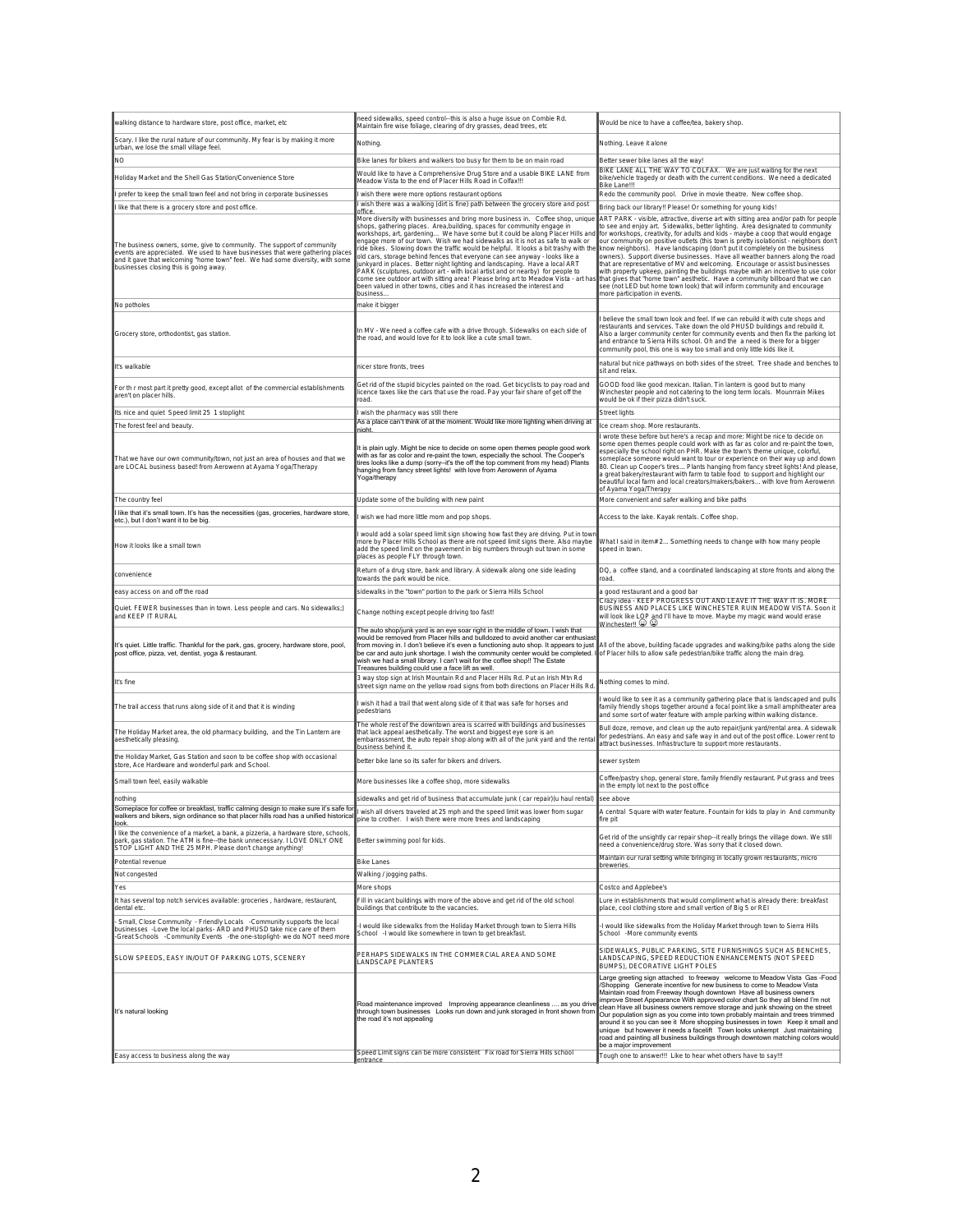| The infrastructure is not available to make Placer Hills Road a commercial<br>district. The amount of traffic has increased, particularly the amount of<br>construction vehicles that drive so fast. It is getting very difficult to park, pull out<br>rom the post office and other local buildings. Vehicles are driving fast and traffic<br>ncreased causing near misses. When the school is in session it becomes<br>unbearable. When it's dark, pulling out is scary to pull out onto Placer Hills road.<br>Many times cars will not slow down to let cars pull out of a business. Again much<br>of the traffic is construction worker trucks | Stop sign is needed at the Shell station on Placer Hills Road. Pulling out from the<br>oark the cars and truck are flying in front of you both ways. Accidents are likely<br>since part of the day and especially in the dark people will not slow down to let<br>cars onto Placer Hills Road.                                                                                                                                                                                                                                                                                                                                                                    | Restaurants, fire station employees increase, and the Holiday Market remodeled<br>and enlarged. Right now the parking all through everything is very old. The<br>streets and parking for business is obsolete.                                                                                                                                                                                                                                                                                                                                                                                                                                                                                                                                                                                                                                                                                                                                                                                                                                                                                                                                                                                                                                                                                                                                                                                                                                                                                                                                                                                                                                                                                                                                                                                                        |
|----------------------------------------------------------------------------------------------------------------------------------------------------------------------------------------------------------------------------------------------------------------------------------------------------------------------------------------------------------------------------------------------------------------------------------------------------------------------------------------------------------------------------------------------------------------------------------------------------------------------------------------------------|-------------------------------------------------------------------------------------------------------------------------------------------------------------------------------------------------------------------------------------------------------------------------------------------------------------------------------------------------------------------------------------------------------------------------------------------------------------------------------------------------------------------------------------------------------------------------------------------------------------------------------------------------------------------|-----------------------------------------------------------------------------------------------------------------------------------------------------------------------------------------------------------------------------------------------------------------------------------------------------------------------------------------------------------------------------------------------------------------------------------------------------------------------------------------------------------------------------------------------------------------------------------------------------------------------------------------------------------------------------------------------------------------------------------------------------------------------------------------------------------------------------------------------------------------------------------------------------------------------------------------------------------------------------------------------------------------------------------------------------------------------------------------------------------------------------------------------------------------------------------------------------------------------------------------------------------------------------------------------------------------------------------------------------------------------------------------------------------------------------------------------------------------------------------------------------------------------------------------------------------------------------------------------------------------------------------------------------------------------------------------------------------------------------------------------------------------------------------------------------------------------|
| t is ok                                                                                                                                                                                                                                                                                                                                                                                                                                                                                                                                                                                                                                            | less traffic                                                                                                                                                                                                                                                                                                                                                                                                                                                                                                                                                                                                                                                      | sidewalks                                                                                                                                                                                                                                                                                                                                                                                                                                                                                                                                                                                                                                                                                                                                                                                                                                                                                                                                                                                                                                                                                                                                                                                                                                                                                                                                                                                                                                                                                                                                                                                                                                                                                                                                                                                                             |
| It defines our community and provides many resources most of us need.                                                                                                                                                                                                                                                                                                                                                                                                                                                                                                                                                                              | More sidewalks or wider shoulders for pedestrians and bicycles                                                                                                                                                                                                                                                                                                                                                                                                                                                                                                                                                                                                    | Same answer as #2                                                                                                                                                                                                                                                                                                                                                                                                                                                                                                                                                                                                                                                                                                                                                                                                                                                                                                                                                                                                                                                                                                                                                                                                                                                                                                                                                                                                                                                                                                                                                                                                                                                                                                                                                                                                     |
| Convenient, supporting local businesses. Sad to see pharmacy close.<br>Small and quiet                                                                                                                                                                                                                                                                                                                                                                                                                                                                                                                                                             | Put in turn lanes<br>Nothing                                                                                                                                                                                                                                                                                                                                                                                                                                                                                                                                                                                                                                      | Starbucks<br>Better enforcement of the speed limit.                                                                                                                                                                                                                                                                                                                                                                                                                                                                                                                                                                                                                                                                                                                                                                                                                                                                                                                                                                                                                                                                                                                                                                                                                                                                                                                                                                                                                                                                                                                                                                                                                                                                                                                                                                   |
| Small community feel                                                                                                                                                                                                                                                                                                                                                                                                                                                                                                                                                                                                                               | Pedestrian walkways, concrete sidewalks with natural easy to maintain<br>landscape                                                                                                                                                                                                                                                                                                                                                                                                                                                                                                                                                                                | Cover all the ditches, install concrete sidewalks, install roundabout at combie and<br>placer and require no gravel parking lots in front of businesses. Plant slow grow<br>trees and landscape other areas                                                                                                                                                                                                                                                                                                                                                                                                                                                                                                                                                                                                                                                                                                                                                                                                                                                                                                                                                                                                                                                                                                                                                                                                                                                                                                                                                                                                                                                                                                                                                                                                           |
| Small town vibes, string lights, local businesses                                                                                                                                                                                                                                                                                                                                                                                                                                                                                                                                                                                                  | Coffee shop! More sidewalks to make it walkable and encourage more<br>community gathering                                                                                                                                                                                                                                                                                                                                                                                                                                                                                                                                                                         | A coffee shop with an outdoor area for sitting and socializing. Maybe a fire pit and<br>a small stage for a band? Also a burrito spot :)                                                                                                                                                                                                                                                                                                                                                                                                                                                                                                                                                                                                                                                                                                                                                                                                                                                                                                                                                                                                                                                                                                                                                                                                                                                                                                                                                                                                                                                                                                                                                                                                                                                                              |
| A little coffee shop and some other shops                                                                                                                                                                                                                                                                                                                                                                                                                                                                                                                                                                                                          | Slow people down when driving                                                                                                                                                                                                                                                                                                                                                                                                                                                                                                                                                                                                                                     | An assortment of boutique shops and a coffee shop                                                                                                                                                                                                                                                                                                                                                                                                                                                                                                                                                                                                                                                                                                                                                                                                                                                                                                                                                                                                                                                                                                                                                                                                                                                                                                                                                                                                                                                                                                                                                                                                                                                                                                                                                                     |
| Quaint, calm, old fashion, friendly, easy parking, easy on and off roadway, wide<br>entrances and exits                                                                                                                                                                                                                                                                                                                                                                                                                                                                                                                                            | Not much. Maybe get rid of potholes. This is MV. It's small town charm. People<br>slow down. I don't know of a lot of accidents in the area. You widen the roadway<br>and people tend to drive faster.                                                                                                                                                                                                                                                                                                                                                                                                                                                            | Bring a bank back to the town. Miss that convenience as do many of my friends                                                                                                                                                                                                                                                                                                                                                                                                                                                                                                                                                                                                                                                                                                                                                                                                                                                                                                                                                                                                                                                                                                                                                                                                                                                                                                                                                                                                                                                                                                                                                                                                                                                                                                                                         |
| Convenient                                                                                                                                                                                                                                                                                                                                                                                                                                                                                                                                                                                                                                         | The feel. I would like it if it felt less like a drive through. I like the town during<br>Christmas when the lights are up and there are decorations. Maybe Christmas<br>or themes year-round?                                                                                                                                                                                                                                                                                                                                                                                                                                                                    | Looking for warmth, friendly, quaint, cozy and welcoming.   Maybe more like<br>downtown Grass Valley or Nevada City. Perhaps some art or pretty<br> andscaping. How about a mural? Art through town. Flowering trees. Trees<br>with fall color. Trees with fruit that can be picked. What most people<br>complained about when we lost the library was the loss of a destination. A place<br>to go. What about a fitness course or an educational walking course through<br>town? (Perhaps with Meadow Vista history or other educational theme relating to<br>nature or ??) A gathering place - Look at downtown Auburn where they added<br>some benches and a fire pit outside the ice cream business. A place to have<br>coffee or read a book. More events - art festival? Music festival. Competition<br>like the Scarecrow festival in St. Charles. Wine and culinary festival. Chili or<br>A new theme for Pioneer day. Something that might belong<br>BBQ competition.<br>to Meadow Vista or be about Meadow Vista that could become a popular<br>recurring event. Fair Oaks has a fabulous community garden. Along with your<br>plot you have to devote some time tending a section where the food goes to the<br>needy. Farmer's market. A place for kids to play and be creative. Giant<br>checkers. Small rock wall. Cement and chalk. Mini town for play. Stuff to climb<br>on with bright colors. See Friendship Park in San Mateo on web. Check out<br>Ashley Dog Park in Auburn Ravine. It is well-designed. You will see people that<br>go there every day to visit while their dogs play. It is a meeting place for seniors.<br>Transportion for seniors to get to town. Book/library exchange boxes. Finish the<br>Community Center and create some space to attract kids/seniors, e.g., chidren's |
| Rural rustic nature. Not paved over, cemented up, maintains the original feel of<br>out community                                                                                                                                                                                                                                                                                                                                                                                                                                                                                                                                                  | Enforcement of speed limits.                                                                                                                                                                                                                                                                                                                                                                                                                                                                                                                                                                                                                                      | Nothing it is fine the way is is.                                                                                                                                                                                                                                                                                                                                                                                                                                                                                                                                                                                                                                                                                                                                                                                                                                                                                                                                                                                                                                                                                                                                                                                                                                                                                                                                                                                                                                                                                                                                                                                                                                                                                                                                                                                     |
| More jobs for locals                                                                                                                                                                                                                                                                                                                                                                                                                                                                                                                                                                                                                               | Add fast food, Gym coffee shop.<br>Shoulder on whole road                                                                                                                                                                                                                                                                                                                                                                                                                                                                                                                                                                                                         | Larger grocery store                                                                                                                                                                                                                                                                                                                                                                                                                                                                                                                                                                                                                                                                                                                                                                                                                                                                                                                                                                                                                                                                                                                                                                                                                                                                                                                                                                                                                                                                                                                                                                                                                                                                                                                                                                                                  |
| like that it exists. I don't have to go to auburn for all my needs.                                                                                                                                                                                                                                                                                                                                                                                                                                                                                                                                                                                | there were more businesses filling the vacant spots.                                                                                                                                                                                                                                                                                                                                                                                                                                                                                                                                                                                                              | Speed bumps to slow people down.                                                                                                                                                                                                                                                                                                                                                                                                                                                                                                                                                                                                                                                                                                                                                                                                                                                                                                                                                                                                                                                                                                                                                                                                                                                                                                                                                                                                                                                                                                                                                                                                                                                                                                                                                                                      |
| Easy access to businesses                                                                                                                                                                                                                                                                                                                                                                                                                                                                                                                                                                                                                          | <eep driving="" people="" slower<="" td=""><td>A pharmacy!</td></eep>                                                                                                                                                                                                                                                                                                                                                                                                                                                                                                                                                                                             | A pharmacy!                                                                                                                                                                                                                                                                                                                                                                                                                                                                                                                                                                                                                                                                                                                                                                                                                                                                                                                                                                                                                                                                                                                                                                                                                                                                                                                                                                                                                                                                                                                                                                                                                                                                                                                                                                                                           |
| It is simple                                                                                                                                                                                                                                                                                                                                                                                                                                                                                                                                                                                                                                       | Perhaps a few more businesses. I saw that MET has strings lights on their<br>building. I thought it would look cool if all businesses on the strip have them too.<br>would want sidewalks.                                                                                                                                                                                                                                                                                                                                                                                                                                                                        | Types of stores that encourage people to congregate and visit outside.                                                                                                                                                                                                                                                                                                                                                                                                                                                                                                                                                                                                                                                                                                                                                                                                                                                                                                                                                                                                                                                                                                                                                                                                                                                                                                                                                                                                                                                                                                                                                                                                                                                                                                                                                |
| like Holiday Market. I like having a Post Office close. It's nice having a gas<br>station as well                                                                                                                                                                                                                                                                                                                                                                                                                                                                                                                                                  | heard we were getting a coffee shop, very excited about that. A deli would be<br>preat. More food places                                                                                                                                                                                                                                                                                                                                                                                                                                                                                                                                                          | A drive in movie theater would be cool! Country western Bar like Saddle Rack.                                                                                                                                                                                                                                                                                                                                                                                                                                                                                                                                                                                                                                                                                                                                                                                                                                                                                                                                                                                                                                                                                                                                                                                                                                                                                                                                                                                                                                                                                                                                                                                                                                                                                                                                         |
| All along one stretch                                                                                                                                                                                                                                                                                                                                                                                                                                                                                                                                                                                                                              | Empty buildings filled with new business                                                                                                                                                                                                                                                                                                                                                                                                                                                                                                                                                                                                                          | Bookstore, clothing, home and garden boutique, coffee shop                                                                                                                                                                                                                                                                                                                                                                                                                                                                                                                                                                                                                                                                                                                                                                                                                                                                                                                                                                                                                                                                                                                                                                                                                                                                                                                                                                                                                                                                                                                                                                                                                                                                                                                                                            |
| like the tin lantern the barber shop grocery store we just need a coffee shop now                                                                                                                                                                                                                                                                                                                                                                                                                                                                                                                                                                  | Need to sit down neighborhood coffee shop                                                                                                                                                                                                                                                                                                                                                                                                                                                                                                                                                                                                                         | Set down neighborhood coffee shop                                                                                                                                                                                                                                                                                                                                                                                                                                                                                                                                                                                                                                                                                                                                                                                                                                                                                                                                                                                                                                                                                                                                                                                                                                                                                                                                                                                                                                                                                                                                                                                                                                                                                                                                                                                     |
| t gives a small town feel. Local economy, community to connect to not just<br>houses in the hills. It anchors the community.                                                                                                                                                                                                                                                                                                                                                                                                                                                                                                                       | ncrease speed limit to 30-35 throughout the community. Put yellow speed<br>dimples entering and existing the town area. I wish there was a bit more frontage<br>oad businesses and the areas around the auto shop were not allowed for<br>dumping, trash, storage vehicles and that the area had a few<br>business/retail/restaurant buildings. Reduced speed only when children are<br>present going to and leaving school.                                                                                                                                                                                                                                      | Side walks, off street bike lanes, buildings with beautiful outdoor spaces with<br>misters, patios, seating areas, benches, tables. A bit like downtown Los Gatos,<br>CA or Grass Valley. A much better community center pool and park with amazing<br>play sets, skate park for teens, community space for things like classes, bingo,<br>festivals, street fairs.                                                                                                                                                                                                                                                                                                                                                                                                                                                                                                                                                                                                                                                                                                                                                                                                                                                                                                                                                                                                                                                                                                                                                                                                                                                                                                                                                                                                                                                   |
| It works for me                                                                                                                                                                                                                                                                                                                                                                                                                                                                                                                                                                                                                                    | Move the bike lanes off the roadway                                                                                                                                                                                                                                                                                                                                                                                                                                                                                                                                                                                                                               | Sidewalks                                                                                                                                                                                                                                                                                                                                                                                                                                                                                                                                                                                                                                                                                                                                                                                                                                                                                                                                                                                                                                                                                                                                                                                                                                                                                                                                                                                                                                                                                                                                                                                                                                                                                                                                                                                                             |
| nice mix of essential services                                                                                                                                                                                                                                                                                                                                                                                                                                                                                                                                                                                                                     | people would drive more slowly                                                                                                                                                                                                                                                                                                                                                                                                                                                                                                                                                                                                                                    | join the area that essentially ends at Placer Hills Rd and Combie with the area<br>that starts with the water office and the tin lantern so it seems like all one<br>shopping/commercial district                                                                                                                                                                                                                                                                                                                                                                                                                                                                                                                                                                                                                                                                                                                                                                                                                                                                                                                                                                                                                                                                                                                                                                                                                                                                                                                                                                                                                                                                                                                                                                                                                     |
| like the fact that Placer Hills Road is a single thoroughfare through our village<br>with almost every business having direct access on to the roadway, as opposed<br>to a secondary road or different street address.                                                                                                                                                                                                                                                                                                                                                                                                                             | wish that there were more trees and "curb appeal" landscaping along the main<br>corridor of our village. More shade trees would encourage pedestrian use in the<br>summer months, especially if the pedestrian paths and sidewalks were integrated<br>nto an interesting, attractive and coordinated landscaping program. Featuring<br>native or drought-tolerant native-appearing plants would help preserve the<br>historic/rural character of Meadow Vista. This landscaping would likely<br>encourage pedestrian/bicycle use and perhaps slow vehicular traffic, thereby<br>increasing safety and allowing visitors to see the village as an aesthetic whole. | What if the current gravel parking area adjacent to the Meadow Vista Arboretum<br>were improved into a more formal parking area for use by visitors who would like<br>to park and walk around our village on tree-covered paths/walkways? Several<br>existing problems, including the drainage from Placer Hills Road across the ARD<br>property to the creek, designated parking for the Arboretum and other public uses<br>would be formalized and an attractive "entrance" to the village's commercial<br>center could be created. Existing landscaping, trees and topography along the<br>roadway should be preserved as much as possible to retain the "feel" of the<br>original historic village.                                                                                                                                                                                                                                                                                                                                                                                                                                                                                                                                                                                                                                                                                                                                                                                                                                                                                                                                                                                                                                                                                                               |
| like dirt bike paths that periodically exist alongside the road. great little stretch<br>exists North of town on the east side of Placer Hills. These would seem to be<br>inexpensive ways to create access.                                                                                                                                                                                                                                                                                                                                                                                                                                       | Keep fences set back so there is room to stay away from cars. New solid fence<br>to the North of Meadow Vista on the west side of the road is an example of the<br>this issue                                                                                                                                                                                                                                                                                                                                                                                                                                                                                     | Do something with the old school. It is in the middle of town. get rid of cyclone<br>fences and make the whole thing into a more viable business center. Make it<br>Center piece of the town and County. It is a real eye sore right now.                                                                                                                                                                                                                                                                                                                                                                                                                                                                                                                                                                                                                                                                                                                                                                                                                                                                                                                                                                                                                                                                                                                                                                                                                                                                                                                                                                                                                                                                                                                                                                             |
|                                                                                                                                                                                                                                                                                                                                                                                                                                                                                                                                                                                                                                                    | ffic. Change entry to Sierra Hills School (awful)                                                                                                                                                                                                                                                                                                                                                                                                                                                                                                                                                                                                                 |                                                                                                                                                                                                                                                                                                                                                                                                                                                                                                                                                                                                                                                                                                                                                                                                                                                                                                                                                                                                                                                                                                                                                                                                                                                                                                                                                                                                                                                                                                                                                                                                                                                                                                                                                                                                                       |
| Holiday Market                                                                                                                                                                                                                                                                                                                                                                                                                                                                                                                                                                                                                                     | We had a coffee cafe.<br>wish there was a designated walking path next to the road. I feel it would                                                                                                                                                                                                                                                                                                                                                                                                                                                                                                                                                               | Need Trader Joe's here.                                                                                                                                                                                                                                                                                                                                                                                                                                                                                                                                                                                                                                                                                                                                                                                                                                                                                                                                                                                                                                                                                                                                                                                                                                                                                                                                                                                                                                                                                                                                                                                                                                                                                                                                                                                               |
| It's simple! Only one stop light, small town feel.                                                                                                                                                                                                                                                                                                                                                                                                                                                                                                                                                                                                 | encourage more community members to walk or run to town for small errands<br>ather than drive.                                                                                                                                                                                                                                                                                                                                                                                                                                                                                                                                                                    | would keep it small and local, but I would like to see meadow vista become<br>more energy efficient, green, and environmentally friendly.<br>Nothing. I like the town small and homely, it's what makes us special and                                                                                                                                                                                                                                                                                                                                                                                                                                                                                                                                                                                                                                                                                                                                                                                                                                                                                                                                                                                                                                                                                                                                                                                                                                                                                                                                                                                                                                                                                                                                                                                                |
| Small family owned businesses. Not commercialized                                                                                                                                                                                                                                                                                                                                                                                                                                                                                                                                                                                                  | Nothing.                                                                                                                                                                                                                                                                                                                                                                                                                                                                                                                                                                                                                                                          | untouched                                                                                                                                                                                                                                                                                                                                                                                                                                                                                                                                                                                                                                                                                                                                                                                                                                                                                                                                                                                                                                                                                                                                                                                                                                                                                                                                                                                                                                                                                                                                                                                                                                                                                                                                                                                                             |
| It has all the businesses on one street                                                                                                                                                                                                                                                                                                                                                                                                                                                                                                                                                                                                            | A little wider<br>'d like a community gathering point. A place that all ages can come together to                                                                                                                                                                                                                                                                                                                                                                                                                                                                                                                                                                 | coffee shop                                                                                                                                                                                                                                                                                                                                                                                                                                                                                                                                                                                                                                                                                                                                                                                                                                                                                                                                                                                                                                                                                                                                                                                                                                                                                                                                                                                                                                                                                                                                                                                                                                                                                                                                                                                                           |
| I like community businesses<br>Convenience                                                                                                                                                                                                                                                                                                                                                                                                                                                                                                                                                                                                         | meet, discuss, and embrace as a neighborhood.                                                                                                                                                                                                                                                                                                                                                                                                                                                                                                                                                                                                                     | A full time coffee shop, with possible evening hours.<br>Impossible                                                                                                                                                                                                                                                                                                                                                                                                                                                                                                                                                                                                                                                                                                                                                                                                                                                                                                                                                                                                                                                                                                                                                                                                                                                                                                                                                                                                                                                                                                                                                                                                                                                                                                                                                   |
| Easy access                                                                                                                                                                                                                                                                                                                                                                                                                                                                                                                                                                                                                                        | Too much to change - can't be done<br>Slower speed limits                                                                                                                                                                                                                                                                                                                                                                                                                                                                                                                                                                                                         | Trader Joe's, another gas station, easier access to post office, a Wells Fargo<br>bank, a proper nail and hair salon, Home Depot or a garden center.                                                                                                                                                                                                                                                                                                                                                                                                                                                                                                                                                                                                                                                                                                                                                                                                                                                                                                                                                                                                                                                                                                                                                                                                                                                                                                                                                                                                                                                                                                                                                                                                                                                                  |
| Small town, easy access                                                                                                                                                                                                                                                                                                                                                                                                                                                                                                                                                                                                                            | More shoulder for bikes, peds                                                                                                                                                                                                                                                                                                                                                                                                                                                                                                                                                                                                                                     | A bridge over the road to connect both sides in a safe manner                                                                                                                                                                                                                                                                                                                                                                                                                                                                                                                                                                                                                                                                                                                                                                                                                                                                                                                                                                                                                                                                                                                                                                                                                                                                                                                                                                                                                                                                                                                                                                                                                                                                                                                                                         |
| Close proximity to my house                                                                                                                                                                                                                                                                                                                                                                                                                                                                                                                                                                                                                        | Add sidewalks and more pleasing store fronts                                                                                                                                                                                                                                                                                                                                                                                                                                                                                                                                                                                                                      | Add sidewalks and parking to create more of a small downtown feel with<br>restaurants & shopping                                                                                                                                                                                                                                                                                                                                                                                                                                                                                                                                                                                                                                                                                                                                                                                                                                                                                                                                                                                                                                                                                                                                                                                                                                                                                                                                                                                                                                                                                                                                                                                                                                                                                                                      |
| Small town feel                                                                                                                                                                                                                                                                                                                                                                                                                                                                                                                                                                                                                                    | Some areas could be cleaned up                                                                                                                                                                                                                                                                                                                                                                                                                                                                                                                                                                                                                                    | Drug store                                                                                                                                                                                                                                                                                                                                                                                                                                                                                                                                                                                                                                                                                                                                                                                                                                                                                                                                                                                                                                                                                                                                                                                                                                                                                                                                                                                                                                                                                                                                                                                                                                                                                                                                                                                                            |
| Has basic necessities. Small town feel.                                                                                                                                                                                                                                                                                                                                                                                                                                                                                                                                                                                                            | Lower speed limit. More restaurants and shops. Refresh of building exteriors.                                                                                                                                                                                                                                                                                                                                                                                                                                                                                                                                                                                     | Add sidewalks and more stop signs to slow speeders. Need a coffee shop. Help<br>merchants obtain more affordable rent and support from landlords. (I know of a<br>few shops that closed because one person owns the buildings and is apparently<br>a real jerk to work with. Maybe some kind of incentive could be offered to<br>landlords to encourage them to hold on to renters.)                                                                                                                                                                                                                                                                                                                                                                                                                                                                                                                                                                                                                                                                                                                                                                                                                                                                                                                                                                                                                                                                                                                                                                                                                                                                                                                                                                                                                                  |
| Wide street. Easy to get around. Minimal traffic.                                                                                                                                                                                                                                                                                                                                                                                                                                                                                                                                                                                                  | update street signage, walkways and driveways to be more pedestrian friendly                                                                                                                                                                                                                                                                                                                                                                                                                                                                                                                                                                                      | would like to see a community center complete with indoor theater, pool,<br>amphitheater, educational buildings for children and adult activities and a facility<br>for a farmers/craft market on weekends. I would also like to see more local<br>restaurants and salons.<br>Public library, more local restaurants and shops, lots of parking, plenty of                                                                                                                                                                                                                                                                                                                                                                                                                                                                                                                                                                                                                                                                                                                                                                                                                                                                                                                                                                                                                                                                                                                                                                                                                                                                                                                                                                                                                                                            |
| would be open to having more businesses on Placer Hills Road, as long as<br>there was proper parking and traffic signals.                                                                                                                                                                                                                                                                                                                                                                                                                                                                                                                          | Dedicated bike lane, more local businesses, more sense of community- library?<br>Farmers market?                                                                                                                                                                                                                                                                                                                                                                                                                                                                                                                                                                  | sidewalks and crosswalks for safety, a dedicated area for a farmers market, craft<br>fairs, etc                                                                                                                                                                                                                                                                                                                                                                                                                                                                                                                                                                                                                                                                                                                                                                                                                                                                                                                                                                                                                                                                                                                                                                                                                                                                                                                                                                                                                                                                                                                                                                                                                                                                                                                       |
| The small time feel                                                                                                                                                                                                                                                                                                                                                                                                                                                                                                                                                                                                                                | Safer biking lanes and prettier sidewalk area                                                                                                                                                                                                                                                                                                                                                                                                                                                                                                                                                                                                                     | Biking lanes off of the road, pretty sidewalks On both sides of the road with flower<br>boxes along the way.                                                                                                                                                                                                                                                                                                                                                                                                                                                                                                                                                                                                                                                                                                                                                                                                                                                                                                                                                                                                                                                                                                                                                                                                                                                                                                                                                                                                                                                                                                                                                                                                                                                                                                          |
| No traffic                                                                                                                                                                                                                                                                                                                                                                                                                                                                                                                                                                                                                                         | Bring back czechoslovakian restaurant                                                                                                                                                                                                                                                                                                                                                                                                                                                                                                                                                                                                                             | A czechoslovakian restaurant                                                                                                                                                                                                                                                                                                                                                                                                                                                                                                                                                                                                                                                                                                                                                                                                                                                                                                                                                                                                                                                                                                                                                                                                                                                                                                                                                                                                                                                                                                                                                                                                                                                                                                                                                                                          |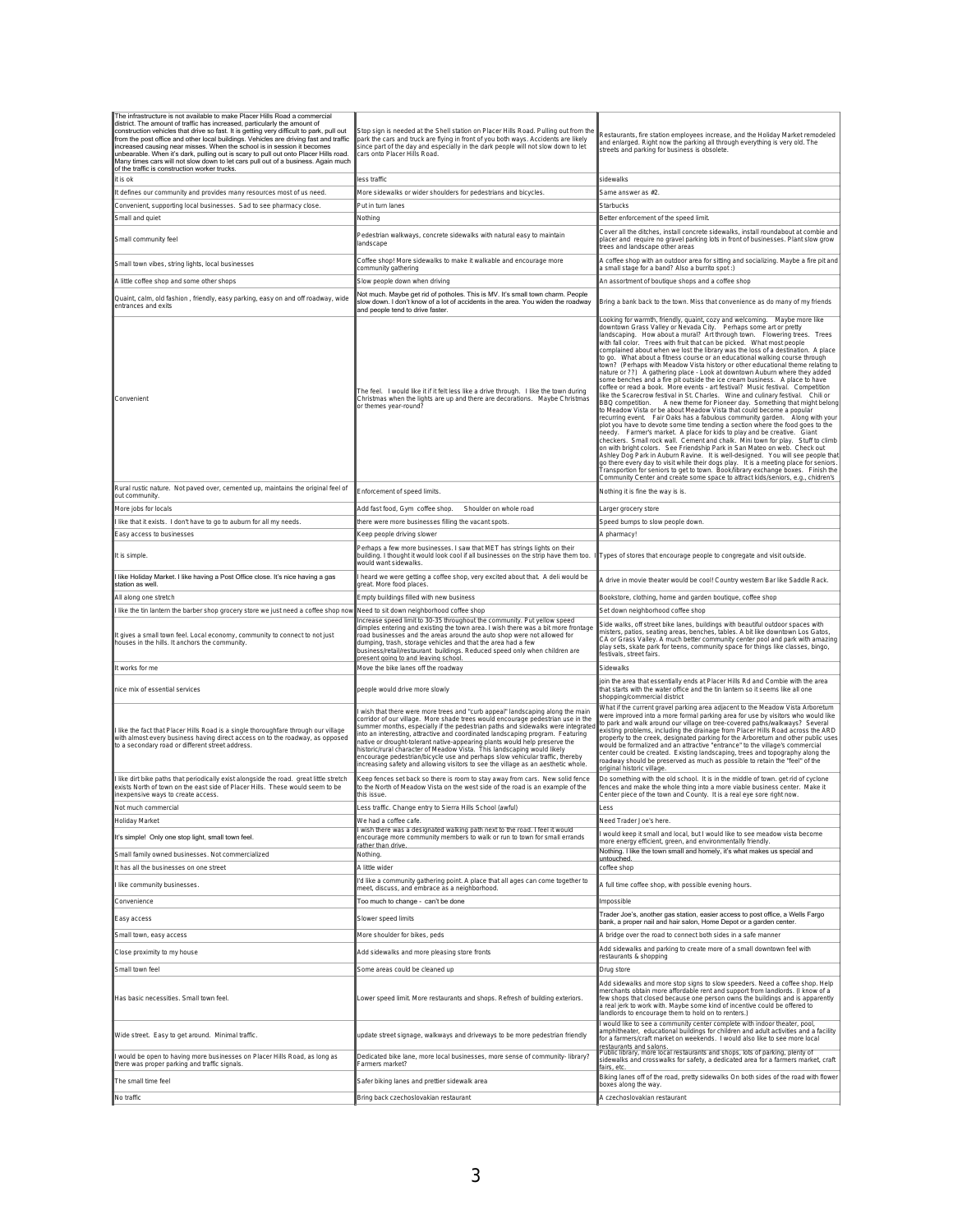| Like having the basics - a hardware store, market, gas station, auto shop. Miss<br>the stationery store.                                                                                  | Needs a more coherent design and a town center                                                                                                                                                                                                                                                                                 | A town center with a coffee shop, bakery and small stores                                                                                                                                                                                                                                                                                                                                                                                                                                                                   |
|-------------------------------------------------------------------------------------------------------------------------------------------------------------------------------------------|--------------------------------------------------------------------------------------------------------------------------------------------------------------------------------------------------------------------------------------------------------------------------------------------------------------------------------|-----------------------------------------------------------------------------------------------------------------------------------------------------------------------------------------------------------------------------------------------------------------------------------------------------------------------------------------------------------------------------------------------------------------------------------------------------------------------------------------------------------------------------|
| Very nice small community that serves the local population. Too bad Wells Fargo<br>shut down                                                                                              | Would like to see a few more businesses like a coffee shop and bakery.                                                                                                                                                                                                                                                         | The older run down businesses remodeled and a few more niche shops added.                                                                                                                                                                                                                                                                                                                                                                                                                                                   |
| I like Tin Lantern and Holiday Market, the little field used for community movies<br>and the 76 gas station, the fire department, the consignment stores, Ace<br>Hardware and the MV park | t would be great to have another restaurant, especially something like a coffee<br>place/bakery/sandwiches breakfast sort of thing. Also, there's two local farmers<br>who maybe could celebrate such community businesses, have a stand or a day<br>a week along that business corridor (MV flowers and Foot hill Root Farms) | Fix that clock above Holiday market and keep it accurate. Have more local runs<br>like that one on Christmas Day. Update landscaping and keep it maintained along<br>that stretch of Placer Hills road to make it look more inviting. Maybe a few signs<br>or flags or an art piece or two.                                                                                                                                                                                                                                 |
| Sidewalks for pedestrians to walk safely from one business to the next.                                                                                                                   | Keep the small town charm, building size and style                                                                                                                                                                                                                                                                             | Would be nice to attract and keep local businesses like a coffee shop, pharmacy<br>physicians, etc.                                                                                                                                                                                                                                                                                                                                                                                                                         |
| Community feel                                                                                                                                                                            | notina                                                                                                                                                                                                                                                                                                                         |                                                                                                                                                                                                                                                                                                                                                                                                                                                                                                                             |
| Gas station, hardware store, post office, Holiday Market, Tin Lantern. Great star<br>Need more in the heart of the district!                                                              | Open the coffee shop and find a quality tenant for the old drug store location.<br>Bring back a bank                                                                                                                                                                                                                           | Put in sewers so that we could have Tin Lantern and more in the center of the<br>district                                                                                                                                                                                                                                                                                                                                                                                                                                   |
| Meadow Vista sign, small town Main Street feel, Holiday Market, Post Office, Tin<br>Lantern, Park                                                                                         | Clean up some buildings, move car repair from Main Street, do not have<br>consignment furniture on Main Street - move it inside. Have a bike walking trail<br>along side Placer Hills Road. Reflect a quaint small town feel rather than<br>haphazard run down buildings.                                                      | The Local Cafe opening in late December or early January - coffee and Baked<br>Goods by renowned Swiss baker Ettore- a place for locals to hang out - indoor<br>and outdoor setting; gift shop, nail and hair salon, improved tennis and Pickleball<br>courts, easy walking Or bike riding access down Placer Hills road, More trees,<br>quilt shop,                                                                                                                                                                        |
| Convenience                                                                                                                                                                               | Slow the traffic down                                                                                                                                                                                                                                                                                                          | Five star restaurant(s)                                                                                                                                                                                                                                                                                                                                                                                                                                                                                                     |
| Not Liking<br>convenience, grocery, farm, vetrinarian, bank, park, church, ammenities,                                                                                                    | Nothing                                                                                                                                                                                                                                                                                                                        | Its perfect                                                                                                                                                                                                                                                                                                                                                                                                                                                                                                                 |
| community fee<br>Convenient                                                                                                                                                               | dog park, better bike lanes, more restaurants, a cafe,<br>More speed patrols                                                                                                                                                                                                                                                   | bike lane<br>A nice steak house                                                                                                                                                                                                                                                                                                                                                                                                                                                                                             |
| Lacking home town feel                                                                                                                                                                    | Needs a local coffee shop not a Starbucks                                                                                                                                                                                                                                                                                      | Sidewalks!!?? Or pedestrian paths                                                                                                                                                                                                                                                                                                                                                                                                                                                                                           |
| SMALL TOWN FEEL - SUPPORTING THE LOCAL BUSINESSES                                                                                                                                         | RENEW ANY HISTORIC PROPERTY - OLD GAS STATION - PUBLIC GREEN<br><b>NEXT TO POST OFFICE</b>                                                                                                                                                                                                                                     | KEEP IT SIMPLE - A OLD FASHION NEON SIGN FOR THE AREA - EX.<br>SHOP MEADOW VISTA WITH THE TOWN EMBLEM                                                                                                                                                                                                                                                                                                                                                                                                                       |
| I like that we have a local grocery store, post office, and two schools and an ACE                                                                                                        | Get rid of the very unsightly Auto repair shop with many old cars visible from the                                                                                                                                                                                                                                             | The reinstatement of the local pharmacy, to include many other items -- like CVS                                                                                                                                                                                                                                                                                                                                                                                                                                            |
| hardware store. Nice small town feeling<br>Proximity                                                                                                                                      | street! Replace with a car wash.<br>more restaurants, shops, to draw people in and make it more vibrant                                                                                                                                                                                                                        | or RiteAid. (We haven't had one since the last pharmacist retired.)<br>Restaurants with outdoor seating, wine tasting room(s), a central outdoor meeting                                                                                                                                                                                                                                                                                                                                                                    |
| Nice if done right                                                                                                                                                                        |                                                                                                                                                                                                                                                                                                                                | point, water fountain and outdoor music                                                                                                                                                                                                                                                                                                                                                                                                                                                                                     |
| convenience of market, restaurant, hardware store, etc                                                                                                                                    | clean a couolenof the businesses up<br>More shops, restaurants. Clean up old buildings                                                                                                                                                                                                                                         | tap room with grille<br>Coffee shop but that is in the works. Concert venue?                                                                                                                                                                                                                                                                                                                                                                                                                                                |
| Small town vibe Ease of parking/walking Safety                                                                                                                                            | Sidewalk improvement Lighting Aesthetics                                                                                                                                                                                                                                                                                       | Bike /walk path to park and community center Farmers market Outside<br>events/music                                                                                                                                                                                                                                                                                                                                                                                                                                         |
| Small town atmosphere without excessive political correctness                                                                                                                             | No wish to change anything.                                                                                                                                                                                                                                                                                                    | Don't waste the money.                                                                                                                                                                                                                                                                                                                                                                                                                                                                                                      |
| Holiday Market and Tin Lantern                                                                                                                                                            | small coffee or bakery shop                                                                                                                                                                                                                                                                                                    | farmers market, breakfast/ lunch diner, boutique, nail/hair salon, medical offices<br>side walks                                                                                                                                                                                                                                                                                                                                                                                                                            |
| The simple small down feel                                                                                                                                                                | more bike lanes                                                                                                                                                                                                                                                                                                                | keep it small                                                                                                                                                                                                                                                                                                                                                                                                                                                                                                               |
| Quaintness and small town community feel                                                                                                                                                  | More shops and vendors, Ice cream parlors and restaurants or bakery                                                                                                                                                                                                                                                            | Bakery, winery, small b&b and family Game Center, miniature golf or something<br>entertaining for families. Not a theatre unless it is an outdoor drive in or big<br>screen under the stars                                                                                                                                                                                                                                                                                                                                 |
| Ease of parking. Accessibility                                                                                                                                                            | More walkable through bird sanctuary. The traffic moves quickly and endangers<br>pedestrians                                                                                                                                                                                                                                   | A sidewalk and bike lane from Winchester to the town center. A gateway and<br>entry feature at both ends of town. Sidewalks and street trees. All utilities                                                                                                                                                                                                                                                                                                                                                                 |
| Shopping near my home                                                                                                                                                                     | More restaurants                                                                                                                                                                                                                                                                                                               | underground<br>Create a central plaza with lots of shops and restaurants                                                                                                                                                                                                                                                                                                                                                                                                                                                    |
| Great local grocery store, hardware store and post office but not much else<br>worthy of mentioning.                                                                                      | Needs more shopping options and mechanisms to force drivers to observe the<br>current 25 MPH limit.                                                                                                                                                                                                                            | One or more good upscale restaurants would be great!                                                                                                                                                                                                                                                                                                                                                                                                                                                                        |
| Small town feel                                                                                                                                                                           | More shops                                                                                                                                                                                                                                                                                                                     | Trader Joe's                                                                                                                                                                                                                                                                                                                                                                                                                                                                                                                |
| Easy to find everything - easy to park                                                                                                                                                    | Probably add more small businesses                                                                                                                                                                                                                                                                                             | I can't think of anything                                                                                                                                                                                                                                                                                                                                                                                                                                                                                                   |
| The rural, small town feel with a low speed limit and limited traffic signals.                                                                                                            | Some accents such as sidewalks, landscaping, etcin the downtown area's,<br>phased in over time                                                                                                                                                                                                                                 | Sidewalk and landscape improvements on either side of the road with a couple of<br>round-a-bouts at either entry point to the commercial are to both calm traffic and<br>provide an entry feature.                                                                                                                                                                                                                                                                                                                          |
| I like the user-friendly hardware, market, post office, Tin Lantern.                                                                                                                      | wish there were a coffee shop with pastries and a sidewalk between businesses                                                                                                                                                                                                                                                  | Drive-thru Starbucks and a chain pharmacy                                                                                                                                                                                                                                                                                                                                                                                                                                                                                   |
| The small town feel, unique businesses                                                                                                                                                    | Would love a safe paved sidewalk area and more of a small 'downtown' feel for<br>more unique shops to walk through shops, eat outside, etc.                                                                                                                                                                                    | More of a small scale downtown area like Auburn, Grass Valley or Nevada City<br>with some kind of a community courtyard for outdoor music dining, fellowship.                                                                                                                                                                                                                                                                                                                                                               |
| Easy to see businesses                                                                                                                                                                    | Trees and walkway in from of businesses                                                                                                                                                                                                                                                                                        | Trees outlining the road with walking paths winding through                                                                                                                                                                                                                                                                                                                                                                                                                                                                 |
| Nothing except it's close                                                                                                                                                                 | Move businesses closer to the road. Have diagonal parking, like downtown<br>auburn but with a little more space, so people have to slow down.                                                                                                                                                                                  | Rebuild, proved sidewalks and seating, flowers, a cafe and coffee place. Make it<br>a place to be rather than a place to go.                                                                                                                                                                                                                                                                                                                                                                                                |
| Tin Lantern - Holiday Foods -                                                                                                                                                             | Add a coffee shop - Farmers Market for sure,bakery - a good bakery!                                                                                                                                                                                                                                                            | Urgent Care                                                                                                                                                                                                                                                                                                                                                                                                                                                                                                                 |
| It is private and far enough off the freeway to maintain the rural and old world<br>charm of the area.                                                                                    | The spots where it is only one lane. It should be 2 lanes in both directions all the<br>way                                                                                                                                                                                                                                    | Quality botique restaurants and shops. Similar to the Mercantile in Danville CA.                                                                                                                                                                                                                                                                                                                                                                                                                                            |
| It would be fine with me. A few more restaurants, maybe a library coffee shop<br>would all be fine.                                                                                       | Seems very rural and not very well take care of.                                                                                                                                                                                                                                                                               | Nice combination library, space for art and community events like lectures, more<br>locally sourced restaurants, a tasting room for wine?                                                                                                                                                                                                                                                                                                                                                                                   |
| light traffic, easy to access any business                                                                                                                                                | clean up some of the brush/grass along the road, perhaps more plants on the<br>sides of the road where it's currently dirt/weeds. flashing speed signs to remind<br>people of the speed limit as most cars are going over 30 mph in the 25 zone.<br>continous sidewalk would be nice too.                                      | think one of the biggest obstacles is lack of sewer. i understand that septic<br>systems there are very limited which limits what businesses can go in there. a<br>connection out to the line from winchester might help resolve that. also, it's a<br>pretty hot walk in the afternoon so maybe some more shade trees along a nice<br>pathway would be helpful. i don't spend much time there in the evenings, but if<br>there were a nice walkway, streetlights might make it more welcoming in the<br>levenina time too. |
| Not a good fit for commercial without sewer                                                                                                                                               | Wider street with good side areas<br>Put some of those wide angle mirrors in some of the curves to easier see around                                                                                                                                                                                                           | Sewer for more biz services and restaurants                                                                                                                                                                                                                                                                                                                                                                                                                                                                                 |
| Accessible and convenient                                                                                                                                                                 | the corner for safety. Have some services along the way                                                                                                                                                                                                                                                                        | Coffee shop, gas, grocery                                                                                                                                                                                                                                                                                                                                                                                                                                                                                                   |
| Easy access to the Bear River                                                                                                                                                             | A STOP LIGHT near Sierra Hills. Or some better form of slowing traffic down<br>that's coming into Meadow Vista                                                                                                                                                                                                                 | A breakfast hot spot! Coffee, etc.                                                                                                                                                                                                                                                                                                                                                                                                                                                                                          |
| Road is well maintained especially in front of the businesses.                                                                                                                            | nothing, maybe increase the speed thru town to 35mph.                                                                                                                                                                                                                                                                          | Nothing, do not waste tax payer dollars, it is fine the way it is.                                                                                                                                                                                                                                                                                                                                                                                                                                                          |
| That it's winding and tree covered. It's beautiful.                                                                                                                                       | Nothing but the pot holes and make lines yellow/white darker                                                                                                                                                                                                                                                                   | A stop light at placer hills road and meadow vista road to slow people from<br>speeding through town                                                                                                                                                                                                                                                                                                                                                                                                                        |
| Not too many businesses and all local owned small businesses                                                                                                                              | nothing. Just keep businesses small and tidy                                                                                                                                                                                                                                                                                   | no development. No fast food chains. No chain businesses. Nothing. Leave it<br>alone. It does not need to be developed                                                                                                                                                                                                                                                                                                                                                                                                      |
| It's not to busy                                                                                                                                                                          | dont know                                                                                                                                                                                                                                                                                                                      | I'd love to open a thrift shop like where the old pharmacy is.                                                                                                                                                                                                                                                                                                                                                                                                                                                              |
| Handy being right in town, fairly diverse businesses, easy access                                                                                                                         | The idiots that drive too fast! But that's not what you want to know. I like it the way<br>it is. Wider bike lanes maybe                                                                                                                                                                                                       | All the empty spots filled with businesses. Not a fan of the traffic back up at<br>Sierra Hills when school is in session. Make the park bigger!                                                                                                                                                                                                                                                                                                                                                                            |
| easy walking distance from my house.                                                                                                                                                      | SIDEWALKS !!!!!                                                                                                                                                                                                                                                                                                                | Side walks and landscaping (tree lined street with sidewalks); a crosswalk to get<br>to Holiday Market. Bring the library back.                                                                                                                                                                                                                                                                                                                                                                                             |
| Quaint. Tin lantern and Holiday                                                                                                                                                           | Stop signs at mv road and phr. Coffee shop. Slower drivers                                                                                                                                                                                                                                                                     | Bring more businesses to mv                                                                                                                                                                                                                                                                                                                                                                                                                                                                                                 |
| Dont like too much commercialization. What we have now is enough. Businesse<br>are off the road and somewhat out of sight. We have most of what we need.                                  | Beautification. Better walk lanes from Combie to park.                                                                                                                                                                                                                                                                         | Beautification. Better walk lanes from Combie to park. Simple. Simple. Simple.<br>Safe for school kids and folks to walk on either side of Placer Hills.                                                                                                                                                                                                                                                                                                                                                                    |
| Most needs are met in town. Grocery, Mail, Hardware, Gas.                                                                                                                                 | Need Sidewalks and a crosswalk at Meadow Gate Rd and Placer Hills Rd.                                                                                                                                                                                                                                                          | Sidewalks and a crosswalk at Meadow Gate Rd and Placer Hills Rd.                                                                                                                                                                                                                                                                                                                                                                                                                                                            |
| There's not much                                                                                                                                                                          | Coffee shop/Deli would be nice                                                                                                                                                                                                                                                                                                 | I'm mostly interested in more local eateries                                                                                                                                                                                                                                                                                                                                                                                                                                                                                |
| Businesses                                                                                                                                                                                | Have a coffee and sandwich restaurants<br>More pedestrian walkways along the Main Street corridor; more outdoor dining;                                                                                                                                                                                                        | Coffee and sandwich shops                                                                                                                                                                                                                                                                                                                                                                                                                                                                                                   |
| Density of shops/businesses; walkable; next to MV park; gathering place for<br>community events (Santa, parades, etc.)                                                                    | more connectivity between businesses (pedestrian connectivity); better/smarter<br>parking                                                                                                                                                                                                                                      | Walkways on each side of road, with businesses designed for foot traffic (shops,<br>restaurants, etc.). Tree lined street for shade and aesthetics                                                                                                                                                                                                                                                                                                                                                                          |
| Central location, flat land for development                                                                                                                                               | Sidewalks on both sides, more choices of food                                                                                                                                                                                                                                                                                  | Uniform architectural style, new buildings on the street with parking in rear<br>instead of pavement up front. Makes for a more attractive main Street. Make<br>sidewalks in front of business wide enough for outdoor seating                                                                                                                                                                                                                                                                                              |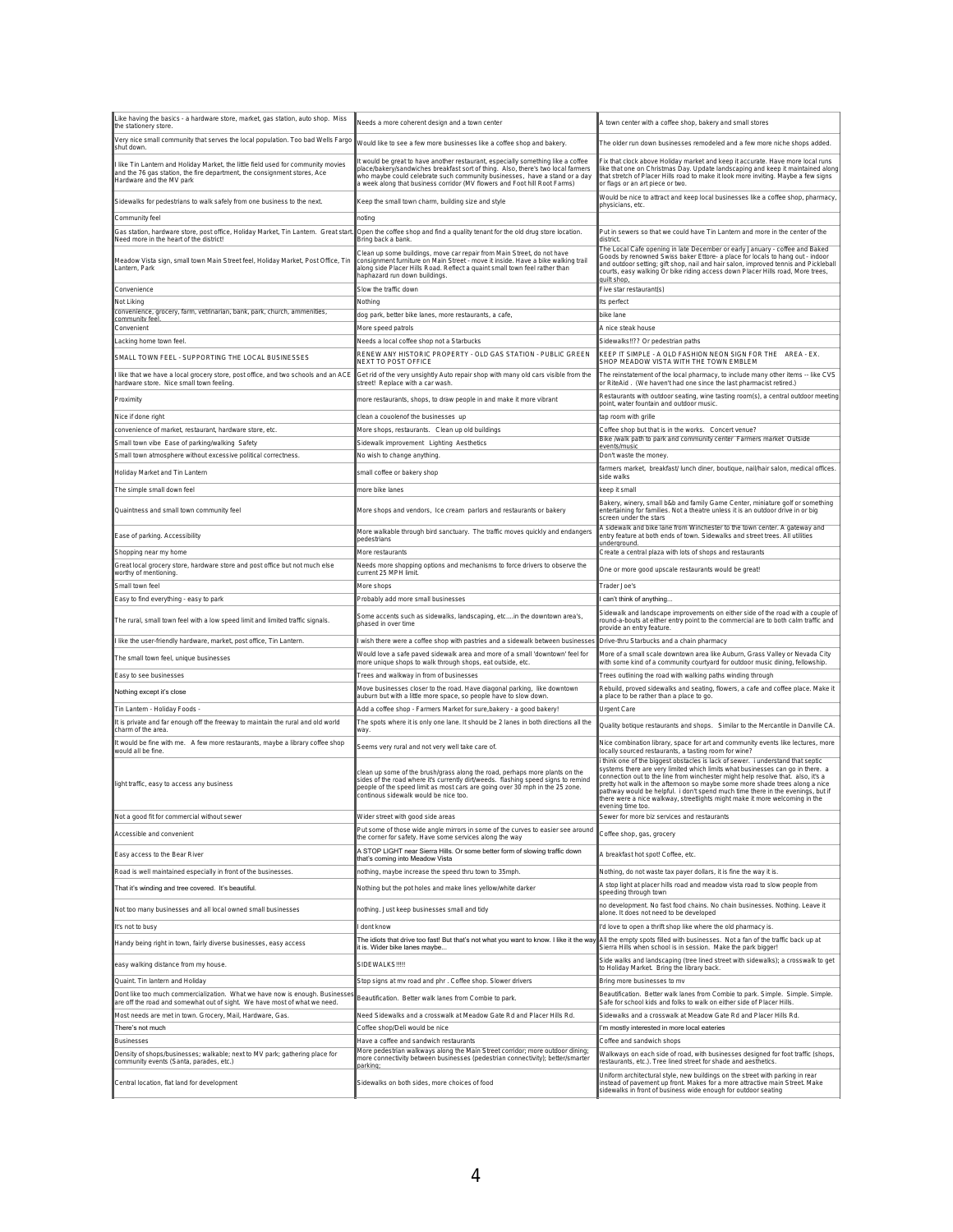| The ace hardware and holiday market. I like the alpine style of these buildings                                                                                                                | Bike path or sidewalk from the holiday market too past Sierra hills school on both<br>sides of the road. Improve the businesses that are older, run down, junk in front.<br>More local businesses/retail, coffee shop, bakery, burger joint                                              | Common architectural style, color theme. Walking/biking path the whole lengthy<br>of town on both sides, more green space                                                                                                                                                                                                                                                                                                                                                                                                                                                                                                                                                                                                                                                                                                                                                            |
|------------------------------------------------------------------------------------------------------------------------------------------------------------------------------------------------|------------------------------------------------------------------------------------------------------------------------------------------------------------------------------------------------------------------------------------------------------------------------------------------|--------------------------------------------------------------------------------------------------------------------------------------------------------------------------------------------------------------------------------------------------------------------------------------------------------------------------------------------------------------------------------------------------------------------------------------------------------------------------------------------------------------------------------------------------------------------------------------------------------------------------------------------------------------------------------------------------------------------------------------------------------------------------------------------------------------------------------------------------------------------------------------|
| quaint, hasn't changed in 30 years of living here, do NOT widen it - people will<br>speed even worse than they do now, no more passing lanes like by Winchester                                | outlaw double trailer trucks or at least restrict their hours of use to 2 or 3                                                                                                                                                                                                           | sidewalks on both sides from the park to combie rd and plant some trees for<br>landscaping                                                                                                                                                                                                                                                                                                                                                                                                                                                                                                                                                                                                                                                                                                                                                                                           |
| Small town essentials                                                                                                                                                                          | I would want to slow people down. Enjoy the view, keep animals safe and keep<br>drivers calm.                                                                                                                                                                                            | A brewery at the car shop, a tea or kombucha shop and a space for community<br>music, poetry, film, theater!                                                                                                                                                                                                                                                                                                                                                                                                                                                                                                                                                                                                                                                                                                                                                                         |
| The ease of getting to the commercial buildings/centers.                                                                                                                                       | would slow down all the insane speeding through town. It's unsafe. When<br>people slow down to turn into businesses they are often in danger of being hit.                                                                                                                               | More space for businesses to come to town.                                                                                                                                                                                                                                                                                                                                                                                                                                                                                                                                                                                                                                                                                                                                                                                                                                           |
| That the businesses are all close together.                                                                                                                                                    | That there was a safe place to walk.                                                                                                                                                                                                                                                     | A sidewalk and some more businesses! We need a cafe. Maybe utilize more<br>outside space (tables outside etc).                                                                                                                                                                                                                                                                                                                                                                                                                                                                                                                                                                                                                                                                                                                                                                       |
| well maintained                                                                                                                                                                                | Two lanes from I-80 through Meadow Vista to Comby Rd. Make the right lane<br>through town egress into the local businesses allowing drivers t slow as much as<br>needed                                                                                                                  | Fill in the gullies on the West side of town. turn them into side walks. Add turn<br>lanes for easier slowing to make turns without irritating through drivers.  The<br>ight ar I-80 Is irritating: fix it so it knows when through traficon Placer Hills is<br>coming so it doesn't stop us coming down the hill for one cross traffic that has<br>been sitting there waiting while no cars were coming. This isn't a big city where<br>you have to stop traffic for no reason. That light turns red for no reason, for 3<br>seconds, periodically, why? Put sensors in the road so traffic coming down the<br>hill at 45, is not forces to stop at the bottom of the hill, for one car to cross. Let us<br>go on to the freeway without wasting gas or electricity to get on the freeway!<br>This is county, stop putting in big city stop lights that stop traffic for no reason. |
| Great                                                                                                                                                                                          | More lanes                                                                                                                                                                                                                                                                               | Restaurants                                                                                                                                                                                                                                                                                                                                                                                                                                                                                                                                                                                                                                                                                                                                                                                                                                                                          |
| Small businesses, meeting needs if our community. Like the landscaping they<br>tried to do a few years back. Would like a community, coop type business of<br>some kind - farmers market.      | Safe for foot, bike travel. It is rather scary riding my bike to the park with my<br>grandson. More small town appeal.                                                                                                                                                                   | Sidewalks, rustic small town store-front look Variety of engaging businesses that<br>would attract people to go and/or start local community minded coop type<br>opportunities, provide variety essentials and interests. Another good restaurant.<br>Arts center for kids and adults.                                                                                                                                                                                                                                                                                                                                                                                                                                                                                                                                                                                               |
| It gives Meadow Vista a Central Hub to relate to.                                                                                                                                              | 1.Better, human friendly streetlighting. 2. More architectural characterneed<br>small town Sierra Foothill architecture. 3. Continuous sidewalks, tree planting, a<br>contiguous corridor from Combie Rd to the Middle School. 4. Encourage another<br>restaurant. TIN LANTERN is GREAT! | Buy out the Auto Repair shop. Grade out the steep embankments, where they<br>occur. Impose architectural guidelines and controland do some facade<br>remodeling!                                                                                                                                                                                                                                                                                                                                                                                                                                                                                                                                                                                                                                                                                                                     |
| Quaintness and quiet within town limits                                                                                                                                                        | Excessive Speed!                                                                                                                                                                                                                                                                         | Do not commercialize like a city.                                                                                                                                                                                                                                                                                                                                                                                                                                                                                                                                                                                                                                                                                                                                                                                                                                                    |
| I like that it's small with some essential businesses and mom and pop shops.                                                                                                                   | I like it how it is.                                                                                                                                                                                                                                                                     | Small coffee shop/ deli                                                                                                                                                                                                                                                                                                                                                                                                                                                                                                                                                                                                                                                                                                                                                                                                                                                              |
| Country roads. Peaceful. Nice asphalt                                                                                                                                                          | Wish a few more stores could make it in this town.                                                                                                                                                                                                                                       | Maybe better bike trails and side walk?                                                                                                                                                                                                                                                                                                                                                                                                                                                                                                                                                                                                                                                                                                                                                                                                                                              |
| Food: groceries and pizza and Tim Lantern Supplies: gas and hardware<br>Charming, small-town, friendly, no power poles now.                                                                    | More supplies: really miss the pharmacy and flower shops<br>Get the broken-down cars and wrecks out of the "auto shop" / Cooper Tires                                                                                                                                                    | Sidewalks, flowers, lightsincreased community strolling area Weekend music<br>Flower baskets on poles spaced regularly along the business district.                                                                                                                                                                                                                                                                                                                                                                                                                                                                                                                                                                                                                                                                                                                                  |
| It's perfect, central to community, meets all needs. I like no street lights. Small                                                                                                            | iunkvard!!!<br>Another general store type (in the old pharmacy, a little stepped up from the old                                                                                                                                                                                         |                                                                                                                                                                                                                                                                                                                                                                                                                                                                                                                                                                                                                                                                                                                                                                                                                                                                                      |
| and quaint, not too big.                                                                                                                                                                       | pharmacy but not cvs type)- careful to not take away from Ace awesomeness.<br>Better signage on PHills for shops behind the Shell station.                                                                                                                                               | Local coffee shop! Open for breakfast and lunch.                                                                                                                                                                                                                                                                                                                                                                                                                                                                                                                                                                                                                                                                                                                                                                                                                                     |
| That it's not too busy<br>It is not usually busy with car traffic. Few stop lights. Commercial largely                                                                                         | People to drive a little slower<br>In my opinion it is not safe for walking or bike traffic due to narrow shoulders and                                                                                                                                                                  | Absolutely nothing, no change                                                                                                                                                                                                                                                                                                                                                                                                                                                                                                                                                                                                                                                                                                                                                                                                                                                        |
| concentrated in Meadow Vista town area                                                                                                                                                         | speeds people travel in the non-commercial part of the road.                                                                                                                                                                                                                             | I would like to see bike/walking road alongside the road. Turn lanes for in front<br>of post office and grocery store would also be nice to have.                                                                                                                                                                                                                                                                                                                                                                                                                                                                                                                                                                                                                                                                                                                                    |
| A variety of businesses. Not too many stop lights. The holiday lights and<br>decorations, start lighting the big trees again, at Christmas, please.                                            | I'd remove the painted bicycles on the pavement. Talk about over-kill. They look<br>ridiculous                                                                                                                                                                                           | A Library. A reasonably priced restaurant to stop and get dinner to take home, or<br>eat in. Maybe Mexican or Chinese food. Tin Lantern has made a success of it by<br>offering what the people wanted, and a bar. The pizza restaurant is awful, admit<br>t. Warm salad, woody mushrooms, dry pizza. We need a restaurant for quick<br>ood mid week                                                                                                                                                                                                                                                                                                                                                                                                                                                                                                                                 |
| I love our sense of community and that we work our hardest to keep out local<br>shops open!                                                                                                    | wish there was a traffic light at Sierra hills to allow for easier flow of traffic in and<br>out of the school as well less congestion coming into and going out of town.                                                                                                                | A Taco Tree or a coffee shop                                                                                                                                                                                                                                                                                                                                                                                                                                                                                                                                                                                                                                                                                                                                                                                                                                                         |
| The daily services I use are in the downtown. Small and easily available. Great<br>business owners. Feels local.                                                                               | Design to reflect the original hunting lodge theme. Defined access points and<br>defined parking. Trails along Placer Hills road. Trail signs to direct to off Placer<br>Road trails. Coffee shop/Breakfast cafe. Ice Cream stand. Gym.                                                  | County road theme on Road and sidewalks. Retaining walls to allow sidewalks.<br>Stamped sidewalks that look like a boardwalk. Pedestrian friendly street lights.<br>Native landscape border.                                                                                                                                                                                                                                                                                                                                                                                                                                                                                                                                                                                                                                                                                         |
| It is quaint and beautiful. I love seeing the homesteads with gardens and animals.                                                                                                             | Safer space for cycles.                                                                                                                                                                                                                                                                  | Add a park like walkway that ties all the businesses together and gives a safe<br>space for people walk. I love the park!!                                                                                                                                                                                                                                                                                                                                                                                                                                                                                                                                                                                                                                                                                                                                                           |
|                                                                                                                                                                                                |                                                                                                                                                                                                                                                                                          |                                                                                                                                                                                                                                                                                                                                                                                                                                                                                                                                                                                                                                                                                                                                                                                                                                                                                      |
| Our whole commercial district is clustered and easy access. The road seems safe attracting different age groups - to be viable financially: food, beverage, ice<br>and speed controlledmostly. | wish it was possible for 2 or 3 gathering places - commercial ventures,<br>cream, etc. we need more places to meet our neighbors other than churches and<br>schools (which are NOT currently available)                                                                                  | Some inviting places to stop and visit, have lunch or a beverage. - A museum<br>exploring MV's interesting history from CA native peoples through pioneers,<br>mining, water systems, waves of population growth, forest use, etc.                                                                                                                                                                                                                                                                                                                                                                                                                                                                                                                                                                                                                                                   |
| It works well for the few businesses that are there. I like the speed limit and bike<br>lane which keeps pedestrians safe.                                                                     | wish there were more people getting pulled over for not following the speed<br>limits.                                                                                                                                                                                                   | A cool looking commercial building with small units to rent to local businesses<br>with a nice outdoor area for people to hang out and socialize.                                                                                                                                                                                                                                                                                                                                                                                                                                                                                                                                                                                                                                                                                                                                    |
| Cute. little hometown feel.                                                                                                                                                                    | Add more shops and restaurants                                                                                                                                                                                                                                                           | Add sidewalks, lights, fire pits, and other gathering places to attract shops and<br>estaurants.                                                                                                                                                                                                                                                                                                                                                                                                                                                                                                                                                                                                                                                                                                                                                                                     |
| Sorry but I really don't like anything about it.                                                                                                                                               | would like to see it cleaned up including the businesses. It a extremely<br>unattractive and therefore different to lure new business owners.                                                                                                                                            | I would emulate other successful and quaint commercial districts.                                                                                                                                                                                                                                                                                                                                                                                                                                                                                                                                                                                                                                                                                                                                                                                                                    |
| It is getting to crowded                                                                                                                                                                       | New pavement                                                                                                                                                                                                                                                                             | New pavement                                                                                                                                                                                                                                                                                                                                                                                                                                                                                                                                                                                                                                                                                                                                                                                                                                                                         |
| Locally owned businesses; everything you need (almost) is available; I can walk<br>to all the stores                                                                                           | businesses would make outside more appealing; owner of Holiday Market area<br>would renovate buildings and put money into the complex (paint, landscaping,<br>more\$\$ spent on keeping it clean)                                                                                        | drive thru coffee with soft serve available in the afternoon; speed bumps:                                                                                                                                                                                                                                                                                                                                                                                                                                                                                                                                                                                                                                                                                                                                                                                                           |
| Love the Grocery Store, Hardware Store, the Restaurant, the Gas Station, the<br>Real Estate Office, the Mortgage CO. and the Churches.                                                         | Remodeling the store fronts to reflect a more updated country craftsman style                                                                                                                                                                                                            | Breakfast coffee shop, Gym,                                                                                                                                                                                                                                                                                                                                                                                                                                                                                                                                                                                                                                                                                                                                                                                                                                                          |
| Short and compact                                                                                                                                                                              | put in benches throghout town on both sides öike germany, to encourage people<br>to walk and rest                                                                                                                                                                                        | add plants ang get rid of blight of auto area and commercial mess on evergreen<br>road                                                                                                                                                                                                                                                                                                                                                                                                                                                                                                                                                                                                                                                                                                                                                                                               |
| Small business opportunities and easy access                                                                                                                                                   | Nicer small buisnesses                                                                                                                                                                                                                                                                   | More eateries, a coffee shop, donut shop, ice cream shop and small merchandise                                                                                                                                                                                                                                                                                                                                                                                                                                                                                                                                                                                                                                                                                                                                                                                                       |
| I like the shops and businesses                                                                                                                                                                | would love a coffee shop. Also, speed bumps to keep traffic to speed limit.                                                                                                                                                                                                              | Sidewalks with bike lanes                                                                                                                                                                                                                                                                                                                                                                                                                                                                                                                                                                                                                                                                                                                                                                                                                                                            |
| Small town feeling<br>Small town feel with convenient access to things we need to purchase.                                                                                                    | Add a bike lane for families with little ones to ride around town safely.<br>Maybe some different stores. A Small restaurant would be nice. Ice cream too.<br>But those are ventures for business minded. Not sure this is the response you're<br>seeking                                | An Internet cafe with strong WiFi and coffee<br>Build a small amphitheater where local and distant bands could come and play<br>free music on Saturday or Sunday nights in the summer time. Could also have<br>food trucks there and offer spots to other vendors to seek their wares.                                                                                                                                                                                                                                                                                                                                                                                                                                                                                                                                                                                               |
| It's varied, not cookie cutter                                                                                                                                                                 |                                                                                                                                                                                                                                                                                          |                                                                                                                                                                                                                                                                                                                                                                                                                                                                                                                                                                                                                                                                                                                                                                                                                                                                                      |
| Knowing the store owners. Parking availability.                                                                                                                                                | Nothing<br>Sidewalks that encourage pedestrian traffic. Sticker codes on automotive junk.                                                                                                                                                                                                | A common parking space allowing customers to walk through town and shop.<br>Conversion of Placer Hills School to a commercial center.                                                                                                                                                                                                                                                                                                                                                                                                                                                                                                                                                                                                                                                                                                                                                |
| Easy/quick to get to and easy to access businesses - slow traffic and no traffic<br>control                                                                                                    | Nothing                                                                                                                                                                                                                                                                                  | A nice coffee (NOT Starbucks!) and pastry shop with outdoor seating with<br>exceptional coffee (i.e. Onyx)                                                                                                                                                                                                                                                                                                                                                                                                                                                                                                                                                                                                                                                                                                                                                                           |
| Nothing about it being commercial, it's to crouded                                                                                                                                             | Traffic is terrible                                                                                                                                                                                                                                                                      | Close the bridge on dog bar                                                                                                                                                                                                                                                                                                                                                                                                                                                                                                                                                                                                                                                                                                                                                                                                                                                          |
| Commercial district??? No businesses!                                                                                                                                                          | Coffee house, like Buzz Thru Joes in Colfax                                                                                                                                                                                                                                              | A library!                                                                                                                                                                                                                                                                                                                                                                                                                                                                                                                                                                                                                                                                                                                                                                                                                                                                           |
| I like the trees, scenery & country atmosphere as you drive the back roads.                                                                                                                    | The people that drive it, wish they would slow down & be safer.                                                                                                                                                                                                                          | None, leave it as is                                                                                                                                                                                                                                                                                                                                                                                                                                                                                                                                                                                                                                                                                                                                                                                                                                                                 |
| We have all we need commercially, with the exception of a coffee shop                                                                                                                          | arger bike lane                                                                                                                                                                                                                                                                          | Sidewalk and wide bike lane                                                                                                                                                                                                                                                                                                                                                                                                                                                                                                                                                                                                                                                                                                                                                                                                                                                          |
| Feels small town                                                                                                                                                                               | Sidewalks throughout<br>More restaurant options                                                                                                                                                                                                                                          |                                                                                                                                                                                                                                                                                                                                                                                                                                                                                                                                                                                                                                                                                                                                                                                                                                                                                      |
| It has the essentials. Holiday market is a gem<br>Yes                                                                                                                                          | More places to eat                                                                                                                                                                                                                                                                       | Brew pub<br>Places to eat                                                                                                                                                                                                                                                                                                                                                                                                                                                                                                                                                                                                                                                                                                                                                                                                                                                            |
| No lights or stop signs                                                                                                                                                                        | Nothing                                                                                                                                                                                                                                                                                  | A frostie place like back in the day. Or a hamburger joint                                                                                                                                                                                                                                                                                                                                                                                                                                                                                                                                                                                                                                                                                                                                                                                                                           |
| I certainly wouldn't want to see any more commercial buildings built.                                                                                                                          | I live just past the Vet right pulling out of my driveway is treacherous. I've come<br>very close to being hit by people driving way to fast. So something to get people<br>to slow down before & during their drive thru town,                                                          | Outdoor amphitheater with seating for movie nights & other activities.                                                                                                                                                                                                                                                                                                                                                                                                                                                                                                                                                                                                                                                                                                                                                                                                               |
| Off the beaten path.                                                                                                                                                                           | Nothing                                                                                                                                                                                                                                                                                  | Maybe a micro brewery?                                                                                                                                                                                                                                                                                                                                                                                                                                                                                                                                                                                                                                                                                                                                                                                                                                                               |
| People already go way too fast on it.                                                                                                                                                          | Adding a light to help slow traffic especially in the school area                                                                                                                                                                                                                        | Add more restaurants and a coffee shop                                                                                                                                                                                                                                                                                                                                                                                                                                                                                                                                                                                                                                                                                                                                                                                                                                               |
| The low speed limit<br>Hardware store, place to pull over                                                                                                                                      | Street lamps and more shopping options gift shop coffee shop bakery<br>Wider road, bicycles freak me out, school line is ridiculous                                                                                                                                                      | Landscaping, decorative street lamps<br>Coffee drive through, nail salon.                                                                                                                                                                                                                                                                                                                                                                                                                                                                                                                                                                                                                                                                                                                                                                                                            |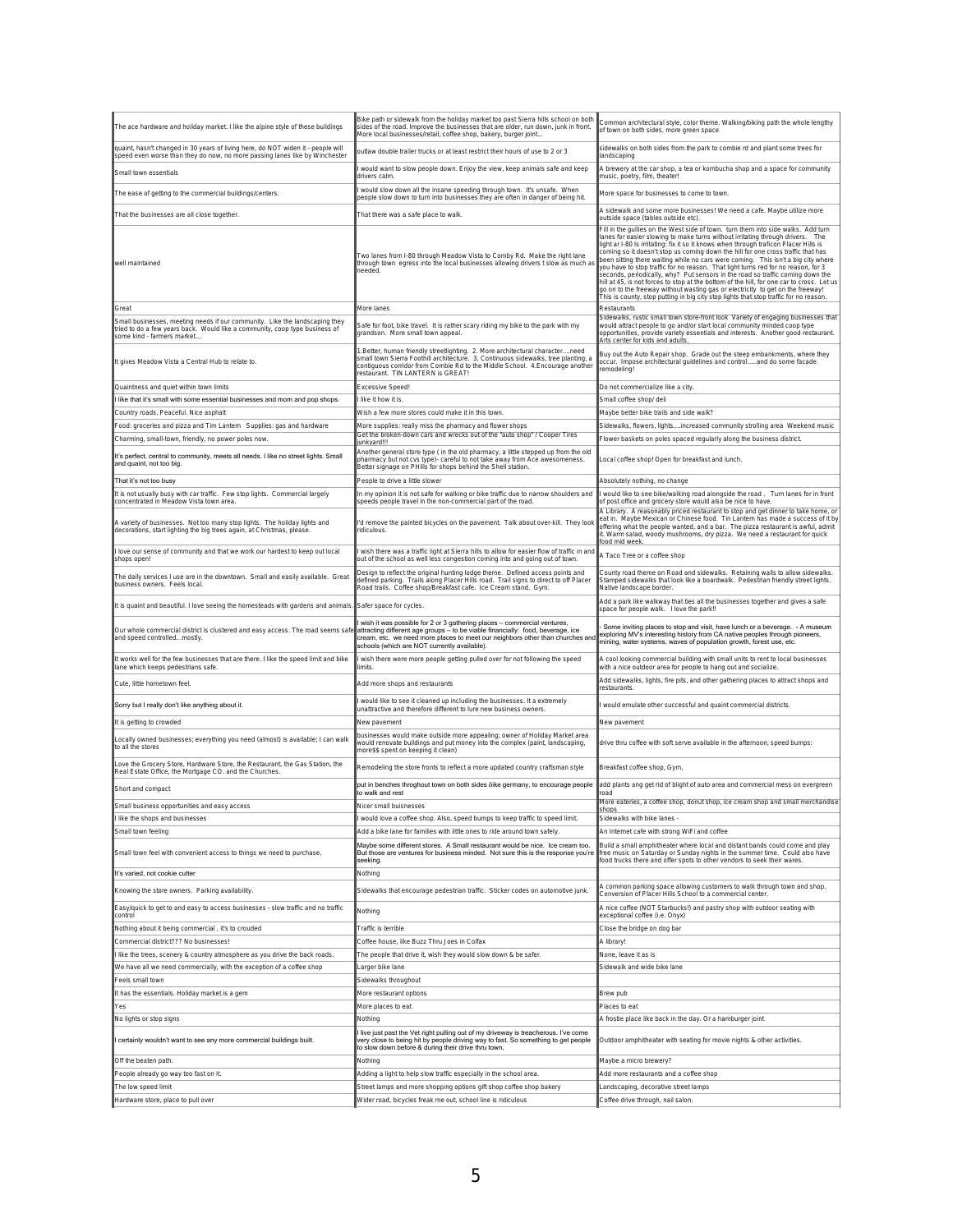| Good variety of businesses, decent roadway through much of the "town". Could<br>improve width to Crother or Placer Hills Rd with bike lanes.                                      | Better street lights would be great. More inviting for some night time businesses<br>like sit-down restaurants or ice cream shops etc                                                                                                                                                                                                                                                                                                                                                                                                        | Widen road with turn lanes, add street lighting and improve access and road from<br>Placer Hills Rd and Crother. Adding some businesses like wineries, breweries or<br>even just nice restaurants would be great.                                                                                                                                                                                                                                                                                       |
|-----------------------------------------------------------------------------------------------------------------------------------------------------------------------------------|----------------------------------------------------------------------------------------------------------------------------------------------------------------------------------------------------------------------------------------------------------------------------------------------------------------------------------------------------------------------------------------------------------------------------------------------------------------------------------------------------------------------------------------------|---------------------------------------------------------------------------------------------------------------------------------------------------------------------------------------------------------------------------------------------------------------------------------------------------------------------------------------------------------------------------------------------------------------------------------------------------------------------------------------------------------|
| Walkable, friendly, pretty area                                                                                                                                                   | Less industrial/commercial and more retail, restaurants, etc                                                                                                                                                                                                                                                                                                                                                                                                                                                                                 | Walking paths, flowers and trees                                                                                                                                                                                                                                                                                                                                                                                                                                                                        |
| Don't want it more commercial<br>There are options for small commercial businesses, mom and pops, but it's not                                                                    | Shoulder for bicyclists                                                                                                                                                                                                                                                                                                                                                                                                                                                                                                                      | Sidewalks                                                                                                                                                                                                                                                                                                                                                                                                                                                                                               |
| over crowded                                                                                                                                                                      | dont                                                                                                                                                                                                                                                                                                                                                                                                                                                                                                                                         | I'd love a salon                                                                                                                                                                                                                                                                                                                                                                                                                                                                                        |
| Convenience of a gas station and grocery store and post office plus a few shops<br>and salons to round things out. Just enough to save a trip to Auburn or Roseville<br>most days | wish the speed limit could be better enforced. The speeders make me so angry<br>Makes our little town feel so unsafe when people go speeding through town<br>without even an attempt to slow down!                                                                                                                                                                                                                                                                                                                                           | A sidewalk so people could safely walk through town! A little coffee shop would<br>be nice. How about speed bumps to slow traffic down?                                                                                                                                                                                                                                                                                                                                                                 |
| Don't like the thought of it becoming a full-blown commercial district.                                                                                                           | suppose a wider road would be nice.<br>A definite speed limit slow down ALL along PH Rd (Pinewood to Water District)                                                                                                                                                                                                                                                                                                                                                                                                                         | A garden Nursery!                                                                                                                                                                                                                                                                                                                                                                                                                                                                                       |
| I like the rural country, small town feel.                                                                                                                                        | so that people would become aware of pedestrians and bicycles of us walking to<br>do business in the business district.                                                                                                                                                                                                                                                                                                                                                                                                                      | Have a building theme that follows The Ace Hardware or blends with it. Keep it<br>rural. ტ}<br>63                                                                                                                                                                                                                                                                                                                                                                                                       |
| Walking and riding my bike through it                                                                                                                                             | Some businesses have poor signage and others have screaming signage -<br>celebration church Not the nice Encouraging sign during Covid at Sierra Pacific<br>Real Estate                                                                                                                                                                                                                                                                                                                                                                      | Better walking and biking paths, though the biking has improved. Something to<br>encourage people to drive slower. Perhaps some more unit form aesthetically<br>pleasing signage for businesses                                                                                                                                                                                                                                                                                                         |
| Convenient stores; Holiday Market, gas station, Tin Lantern resturant, Ace<br>Hardware. Basically all the essentials one needs.                                                   | Too many people speed coming and going from Meadow Vista. Winchester Rd /<br>Sugar Pine Curve is intense. Either a stop light or stop sign would be wise                                                                                                                                                                                                                                                                                                                                                                                     | Breakfast cafe or resturant                                                                                                                                                                                                                                                                                                                                                                                                                                                                             |
| It keeps businesses local and convenient.<br>Everything is ok                                                                                                                     | Sidewalks would be a nice addition<br>Nothing                                                                                                                                                                                                                                                                                                                                                                                                                                                                                                | Add sidewalks, maybe another store front or two.<br>lt's all good!                                                                                                                                                                                                                                                                                                                                                                                                                                      |
| Has everything except for I wish it had sidewalks going up meadow gate a bit, so<br>kids could walk home. Also needs a breakfast place!                                           | Nothing!                                                                                                                                                                                                                                                                                                                                                                                                                                                                                                                                     | Wine bar/tapas next to farmers! Breakfast place? Coffee shop?                                                                                                                                                                                                                                                                                                                                                                                                                                           |
| We've got the grocery store and the hardware store I can usually get what I                                                                                                       | The PO parking lot flow.                                                                                                                                                                                                                                                                                                                                                                                                                                                                                                                     | Sidewalks on both sides. More greenery. Maybe a sculpture.                                                                                                                                                                                                                                                                                                                                                                                                                                              |
| neeD at those two places.<br>Small businesses                                                                                                                                     | wish there were sidewalks.                                                                                                                                                                                                                                                                                                                                                                                                                                                                                                                   | Sidewalks.                                                                                                                                                                                                                                                                                                                                                                                                                                                                                              |
| Decorate at Christmas                                                                                                                                                             | Make parents pick up their kids in the park so they don't line up on Placer Hills                                                                                                                                                                                                                                                                                                                                                                                                                                                            | Sidewalk                                                                                                                                                                                                                                                                                                                                                                                                                                                                                                |
| Accessible hardware store with great staff, soon to be coffee shop, great vet and                                                                                                 | Rd. That was the original intent of the School Board                                                                                                                                                                                                                                                                                                                                                                                                                                                                                         |                                                                                                                                                                                                                                                                                                                                                                                                                                                                                                         |
| big grocery store for the size of MV.                                                                                                                                             | Walking & bike path to the freeway from Combie, a makeover for Mt. Mikes<br>(outdoor seating, more involved in the community),                                                                                                                                                                                                                                                                                                                                                                                                               | ice cream shop, bagel/coffee shop, family friendly beer garden, gym with day<br>care (maybe an ARC annex)<br>In store/drive through coffee stop. Upscale diner. Meadow Vista Historical                                                                                                                                                                                                                                                                                                                 |
| like the old town look                                                                                                                                                            | crisper store front and curb appeal improvements.                                                                                                                                                                                                                                                                                                                                                                                                                                                                                            | Museum                                                                                                                                                                                                                                                                                                                                                                                                                                                                                                  |
| Spacious with stand-alone local shops Uncrowded                                                                                                                                   | Easier access for those who don't drive and kids. Walking is hazardous. More<br>lparklike                                                                                                                                                                                                                                                                                                                                                                                                                                                    | Lodging, apartments like lofts to integrate shops with community so people don't<br>have to go far to get what they need. Some sort of ride service. A library !!!!!!!                                                                                                                                                                                                                                                                                                                                  |
| Simple. Rural                                                                                                                                                                     | A couple of more independent business                                                                                                                                                                                                                                                                                                                                                                                                                                                                                                        | Don't change it too much. Keep it simple                                                                                                                                                                                                                                                                                                                                                                                                                                                                |
| It's simple, accessible and not crowded                                                                                                                                           | Widen as you leave town to accommodate bikes                                                                                                                                                                                                                                                                                                                                                                                                                                                                                                 | Slightly more retail missing the pharmacy                                                                                                                                                                                                                                                                                                                                                                                                                                                               |
| Homey rustic feeling.                                                                                                                                                             | A coffee shop / breakfast joint.                                                                                                                                                                                                                                                                                                                                                                                                                                                                                                             | A coffee shop / breakfast joint.                                                                                                                                                                                                                                                                                                                                                                                                                                                                        |
| Has just about everything we need.                                                                                                                                                | wish businesses were able to stay on business longer. I miss the meadow vista<br>cafe (from a long time ago). Having a bank was handy.                                                                                                                                                                                                                                                                                                                                                                                                       | Just would be great to have the businesses last longer. Functional auto shop, the<br>pool, the pharmacy etc                                                                                                                                                                                                                                                                                                                                                                                             |
| It gives it a "downtown" feel.                                                                                                                                                    | More businesses?                                                                                                                                                                                                                                                                                                                                                                                                                                                                                                                             | Connect the business dots, make it walkable, more food options.                                                                                                                                                                                                                                                                                                                                                                                                                                         |
| Easy access to businesses.<br>Holiday area property is clear clean non cluttered<br>attractive.<br>  like the downtown events. I like mixture of businesses. Meadow Vista park is | Stop light at school.                                                                                                                                                                                                                                                                                                                                                                                                                                                                                                                        | Biggest and best drive thru community bagel shop and free community internet<br>space                                                                                                                                                                                                                                                                                                                                                                                                                   |
| awesome                                                                                                                                                                           | A few more restaurants like a coffee house and a cafe.                                                                                                                                                                                                                                                                                                                                                                                                                                                                                       | Fill up vacant buildings with new businesses. Maybe some landscaping.                                                                                                                                                                                                                                                                                                                                                                                                                                   |
| The country road aspect. Really not much commercial. Enjoy the drive by Foothill Roots Farmthings like that.                                                                      | Definitely make it more cohesive. Think Holiday Market, and change signage and<br>colors to coordinate. Definitely keep it small and quaint with a bit of the "Apple<br>Hill" vibe, but much smaller scale.                                                                                                                                                                                                                                                                                                                                  | Same as answer #2. I always like small towns that appear quaint, rather than<br>hodge podge. A quaint little coffee shop for breakfast/lunch would be nice in a<br>viable central area. Maybe calling the whole area Meadow Vista Village with Trek<br>decking walkpaths between shops under eaved shops.                                                                                                                                                                                               |
| I like that it's not a commercial district. You can drive to auburn for that. Strip<br>malls literally everywhere.                                                                | would enforce the speed limit.                                                                                                                                                                                                                                                                                                                                                                                                                                                                                                               | Farmers market                                                                                                                                                                                                                                                                                                                                                                                                                                                                                          |
| Nice Drive into town.                                                                                                                                                             | Slow down,(I 'm guilty) Animals cross the road, People come out from their<br>oadCarefulness                                                                                                                                                                                                                                                                                                                                                                                                                                                 | Nothing, leave it as it is But that is not going to happen, right?                                                                                                                                                                                                                                                                                                                                                                                                                                      |
| like that there are No Islands!                                                                                                                                                   | Maybe a center lane?                                                                                                                                                                                                                                                                                                                                                                                                                                                                                                                         | would leave it small Town!                                                                                                                                                                                                                                                                                                                                                                                                                                                                              |
| like that there are not many commercial buildings/businesses.                                                                                                                     | wish the entrance/exit from Sierra Hills school was safer                                                                                                                                                                                                                                                                                                                                                                                                                                                                                    | would place a time specific traffic light and turn pockets in to the school                                                                                                                                                                                                                                                                                                                                                                                                                             |
| I like that there are shops, restaurants, and businesses right off the road.                                                                                                      | wish it was safer for walkers and bike riders. I like to walk along the road with<br>my kids and dog and I've almost been hit multiple times even though I stay way<br>off to the side. The stretch between the gas station (Meadow Vista Road) and<br>Winchester (Sugar Pine Road) is crazy. Also, pickup and drop-off time at Sierra<br>Hills School is crazy and I can't believe there aren't more accidents! I wish there<br>was a more organized way for parents to wait for their children and get back on<br>Placer Hills Road safely | Something to ease traffic congestion in the morning and afternoon at Sierra Hills<br>School? roundabout, stop light, etc. would be nice! I would like to see speed<br>bumps between Sugar Pine Road and Meadow Vista Road and also at Walgra<br>Meadows to slow cars as they come into town. I would love to have more parking<br>available near the soccer fields. I would LOVE a coffee shop or ice cream/frozen<br>yogurt shop anywhere (but I think it would be a huge hit near the soccer fields!) |
| Nice and quite                                                                                                                                                                    | would change nothing about it.                                                                                                                                                                                                                                                                                                                                                                                                                                                                                                               | Mom and pop bookstore with coffee shop.                                                                                                                                                                                                                                                                                                                                                                                                                                                                 |
| Quaint, hometown feeling and convenient shopping                                                                                                                                  | Better traffic management when school is in session                                                                                                                                                                                                                                                                                                                                                                                                                                                                                          | Pharmacy, ATM machine, wine tasting                                                                                                                                                                                                                                                                                                                                                                                                                                                                     |
| Don't like the idea                                                                                                                                                               | Nothing                                                                                                                                                                                                                                                                                                                                                                                                                                                                                                                                      | Nothing leave it alone That's why most people moves here You can go to<br>auburn or Roseville to shop                                                                                                                                                                                                                                                                                                                                                                                                   |
| like the up keep on the roads, pot holes are filled pretty fast                                                                                                                   | We need a coffee shop!!!!!!                                                                                                                                                                                                                                                                                                                                                                                                                                                                                                                  | Coffee shop, brewery, more mom and pops spots                                                                                                                                                                                                                                                                                                                                                                                                                                                           |
| Variety of essential businesses within walking distance and great bike lanes                                                                                                      | More outdoor dining                                                                                                                                                                                                                                                                                                                                                                                                                                                                                                                          | Coffee shop                                                                                                                                                                                                                                                                                                                                                                                                                                                                                             |
| Has convenient places of business, hardware store, market, pizza, restaurant, dentists, atm, post office.                                                                         | Sidewalks and bike lanes from Sierra Hills school all the way to the fire station.                                                                                                                                                                                                                                                                                                                                                                                                                                                           | A German style outdoor beer garden and a coffee shop bakery.                                                                                                                                                                                                                                                                                                                                                                                                                                            |
| I like all the trees driving into MV. I like that the road is wider than it use to be. I<br>like that there is no commercial stuff between MV and 80.                             | wish people would drive the posted speed limit. I am pretty happy with how it is                                                                                                                                                                                                                                                                                                                                                                                                                                                             | Maybe add a Sutter Health satellite office. We have a great market, hardware<br>store, post office and organic farm, Roots. WF left but with the window still there,<br>that is pretty good still. We have a good restaurant and a nice park. We live in a<br>pretty good place. I mostly wish that it's small town nature doesn't change                                                                                                                                                               |
| Compact, real local business that serve local people                                                                                                                              | Cleaned up a bit, more variety of businesses. Put the auto restore guy in the bac<br>somewhere and bring the classic auto guy out into the front. Something like<br>that                                                                                                                                                                                                                                                                                                                                                                     | Bringing in a sewer line and then replacing the auto repair facility with a western<br>style building with vintage sidewalks.                                                                                                                                                                                                                                                                                                                                                                           |
| Quaint would like some more                                                                                                                                                       | The Road is a place? Monitor speeds better would help                                                                                                                                                                                                                                                                                                                                                                                                                                                                                        | Would like to see the pharmacy back                                                                                                                                                                                                                                                                                                                                                                                                                                                                     |
| Businesses geared toward serving local residents like a restuarant or two love th<br>hardware store and Hliday market                                                             | Not much just keep the small town feel !maybe clean up a few businesses!                                                                                                                                                                                                                                                                                                                                                                                                                                                                     | Just a face lift a few more businesses like dining just cohesiveness but quaint!                                                                                                                                                                                                                                                                                                                                                                                                                        |
| I love the way the businesses support community activities and it has a small<br>tome feel                                                                                        | wish people would slow down                                                                                                                                                                                                                                                                                                                                                                                                                                                                                                                  | Benches alone side the road                                                                                                                                                                                                                                                                                                                                                                                                                                                                             |
| Well, I like our town the commercial district is small as we are small.<br>We are<br>for the most part on septic systems so lets out most food places.                            | people speeding thru town.                                                                                                                                                                                                                                                                                                                                                                                                                                                                                                                   | Be nice for a coffee shop.                                                                                                                                                                                                                                                                                                                                                                                                                                                                              |
| Small town feel                                                                                                                                                                   | More vibrant businesses, restaurants, sidewalks!                                                                                                                                                                                                                                                                                                                                                                                                                                                                                             | Restaurants, sidewalks, a destination to bring the community together!                                                                                                                                                                                                                                                                                                                                                                                                                                  |
| Nice variety of needed businesses, such a gasoline, groceries, hardware, bank,<br>hair dressers, post office, just to name a few.                                                 | Enforcement of the downtown speed limit to ensure pedestrian safety, such as<br>3-way stop signs at both Meadow Vista Road and Combie Road.                                                                                                                                                                                                                                                                                                                                                                                                  | Nothing NO neon signs. NO sidewalks. NO sewer system. NO street lights. NO<br>widening of the road. I want my country life to stay simple and pleasant. If<br>someone else needs the items I have listed then they need to move to those<br>amenities                                                                                                                                                                                                                                                   |
| The walkability. That there is an area set aside for pedestrians to walk without<br>fear of getting hit by a car.                                                                 | More flowers, planters, and safer areas to walk up by Cole Road. It is very narrow<br>and cars drive SO FAST!                                                                                                                                                                                                                                                                                                                                                                                                                                | A yummy bakery, a beautiful coffee shop, an area for community garden or<br>farmers market where we could walk to purchase fresh vegetables and goods.                                                                                                                                                                                                                                                                                                                                                  |
| Just clean it up. Make it look beautiful.                                                                                                                                         | Just clean it up. Make it look like a pretty little town                                                                                                                                                                                                                                                                                                                                                                                                                                                                                     | Again, I say just clean it up and make it look presentable. It could be a very nice<br>looking downtown                                                                                                                                                                                                                                                                                                                                                                                                 |
| Small town feel                                                                                                                                                                   | I'm fine                                                                                                                                                                                                                                                                                                                                                                                                                                                                                                                                     | Trader Joe's lol                                                                                                                                                                                                                                                                                                                                                                                                                                                                                        |
| Traffic moves through commercial district smoothly.                                                                                                                               | Widen to make room for pedestrians and bicycles.                                                                                                                                                                                                                                                                                                                                                                                                                                                                                             | Lights on arches over the street with an artistic Welcome to Meadow Vista sign<br>Coordinated lighting of buildings. Sidewalks.                                                                                                                                                                                                                                                                                                                                                                         |
| Do we want a village or a city?                                                                                                                                                   | Not much                                                                                                                                                                                                                                                                                                                                                                                                                                                                                                                                     | After 30 years just complete the park building                                                                                                                                                                                                                                                                                                                                                                                                                                                          |
| Cleanliness, slow traffic, creative business signs                                                                                                                                | Lower rents to attract more small retail businesses to move in                                                                                                                                                                                                                                                                                                                                                                                                                                                                               | Overhead banner advertising upcoming community events                                                                                                                                                                                                                                                                                                                                                                                                                                                   |
| I like it fine as is, except the idiots who speed.                                                                                                                                | Nothing                                                                                                                                                                                                                                                                                                                                                                                                                                                                                                                                      | I'd love to see a pharmacy again. Otherwise I prefer the small town vibe.                                                                                                                                                                                                                                                                                                                                                                                                                               |
| It's nice the way it is!                                                                                                                                                          | Nothing                                                                                                                                                                                                                                                                                                                                                                                                                                                                                                                                      | A coffee shop                                                                                                                                                                                                                                                                                                                                                                                                                                                                                           |